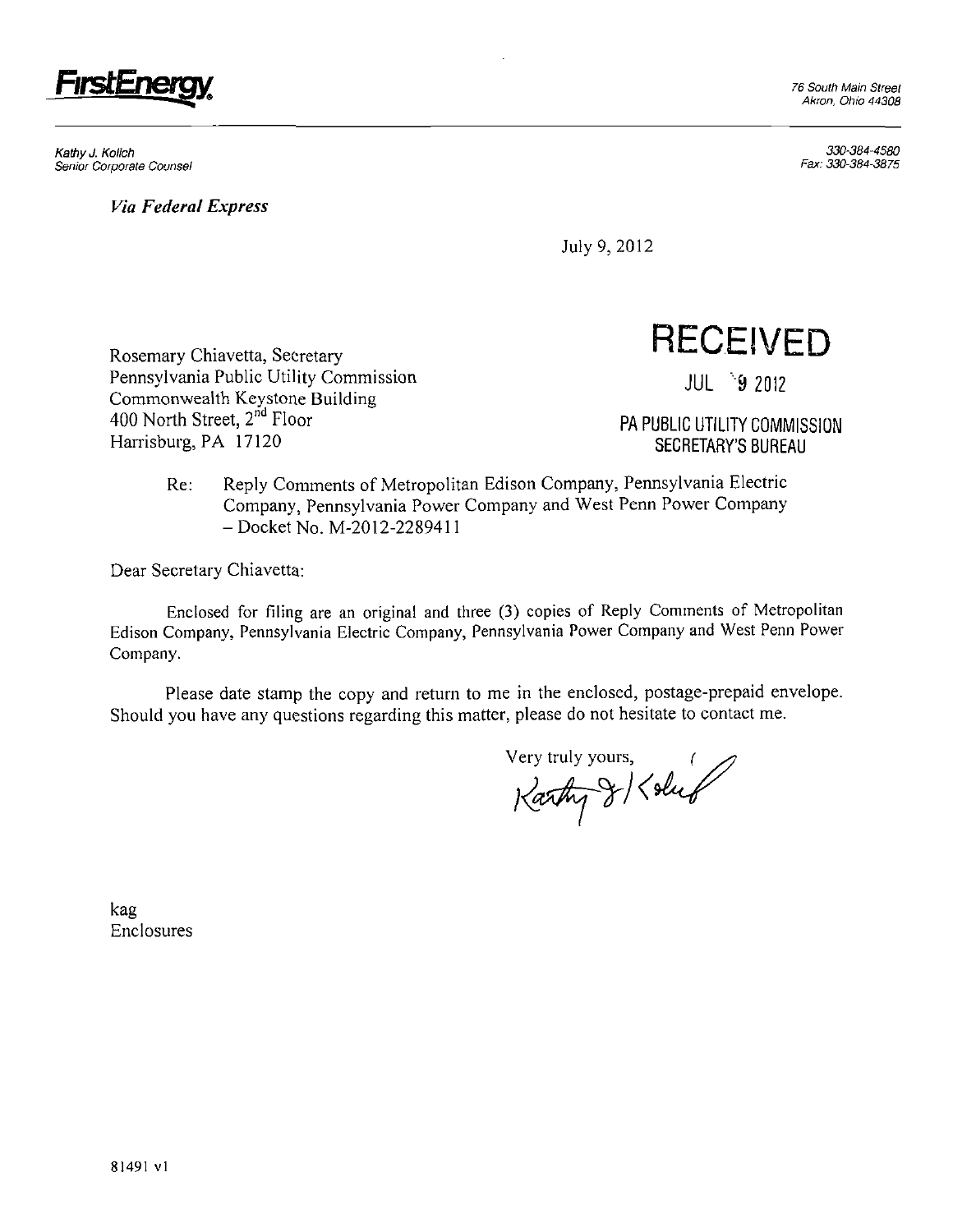# **RECEIVED**

PA PUBLIC UTILITY COMMISSION SECRETARY'S BUREAU

#### **BEFORE THE PENNSYLVANIA PUBLIC UTILITY COMMISSION**  JUL 9 2012

 $\ddot{\phantom{a}}$  $\ddot{\cdot}$ 

> $\ddot{\phantom{a}}$  $\ddot{\phantom{a}}$  $\ddot{\cdot}$

Act 129 Energy Efficiency and Conservation Program Phase Two

Docket No: M-2012-2289411

# **REPLY COMMENTS OF METROPOLITAN EDISON COMPANY, PENNSYLVANIA ELECTRIC COMPANY, PENNSYLVANIA POWER COMPANY AND WEST PENN POWER COMPANY**

On May 10, 2012 the Pennsylvania Public Utility Commission ("Commission") adopted a Tentative Order in the above-captioned proceeding outlining its proposed standards for Phase II EE&C Programs beginning June 1, 2013 and requested that interested stakeholders comment on those standards by June 25, 2012. Pursuant to a request for extension filed on June 28, 2012 by the Energy Association of Pennsylvania, the deadline for filing reply comments was extended to July 9, 2012. Metropolitan Edison Company. Pennsylvania Electric Company, Pennsylvania Power Company and West Penn Power Company (collectively, "the Companies") submit herein their replies to certain comments made by various parties.<sup>1</sup>

<sup>&</sup>lt;sup>1</sup> Failure to address any specific comment made by a party should not be interpreted as the Companies' agreement with said comment.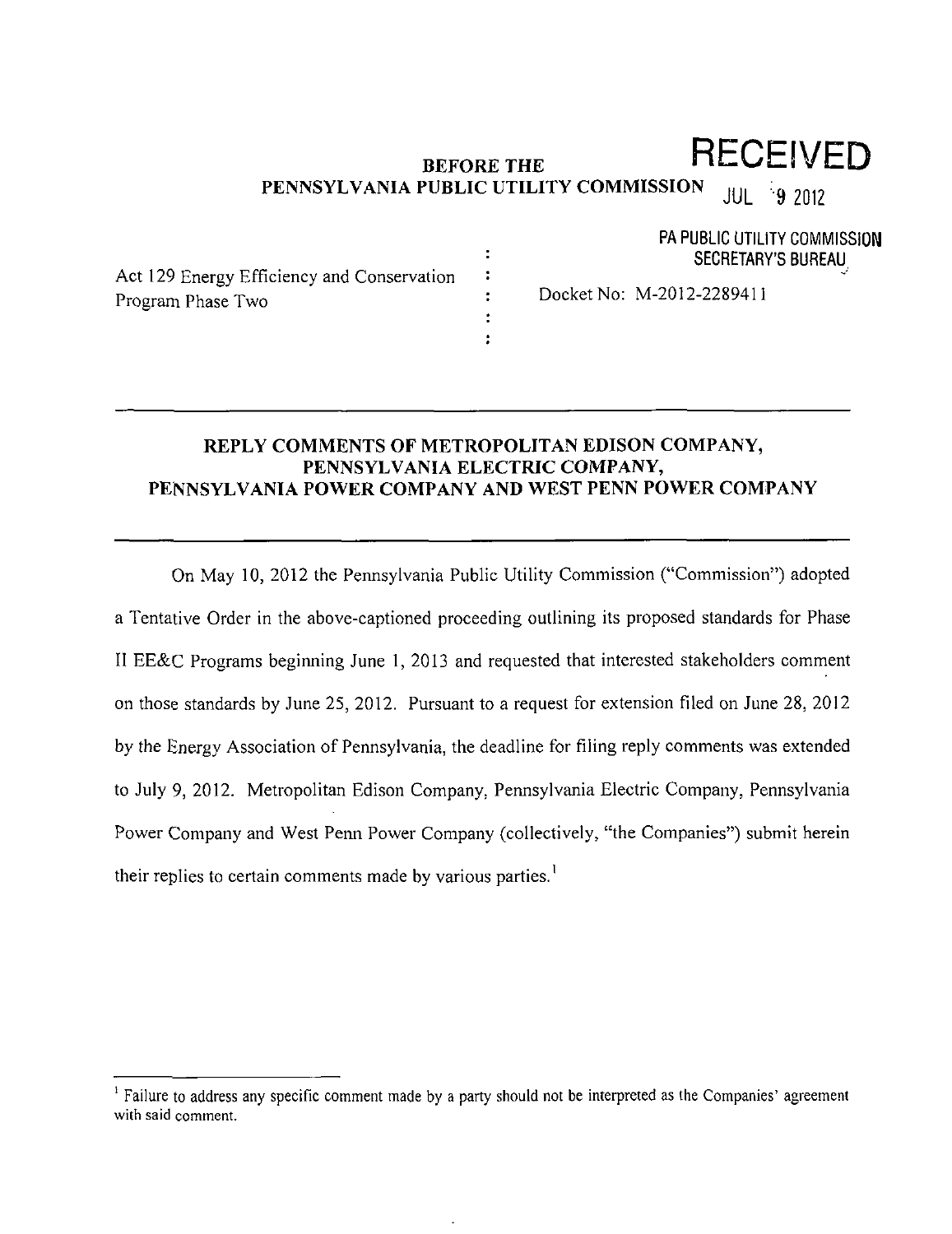## **I. ADDITIONAL EE&C REDUCTION TARGETS**

In its Tentative Order, the Commission proposes to adopt a three-year consumption reduction requirement for Phase II. For the Companies, the proposed targets and program acquisition cost (\$/MWh) are as follows:

| Met-Ed     | 2.3%    | 337,753 MWh | \$220.87/MWh |
|------------|---------|-------------|--------------|
| Penelec    | 2.2%    | 318,813 MWh | \$216.19/MWh |
| Penn Power | $2.0\%$ | 95,502 MWh  | \$209.20/MWh |
| West Penn  | $1.6\%$ | 337,533 MWh | \$209.20/MWh |

As the Companies explained in their initial comments (at 4-8), the Companies believe that the Statewide Evaluator ("SWE") set the Companies' targets too high. The SWE apparently took each EDC's 2% spending cap and divided it by the projected acquisition costs per MWH of savings. Because the Companies believe the projected estimated acquisition costs are too low, the energy reduction targets are invariably too high. As an example only, when establishing the above targets, the SWE failed to factor in changes in standards, such as those created through the Energy Independence & Security Act of 2007 ("EISA") or the potential carve out requirements being contemplated by the Commission  $-$  both of which will cause the above targets to be overstated.

Various other parties ignore these factors, instead arguing that the targets are too low. Most of these statements are either unsubstantiated without any supporting empirical data, or they are based on historical data that does not necessarily reflect future conditions or comparable circumstances. State Representative Camille "Bud" George ("Representative George"), for example, believes the targets should be increased because, in his opinion, "[i]nvesting in energy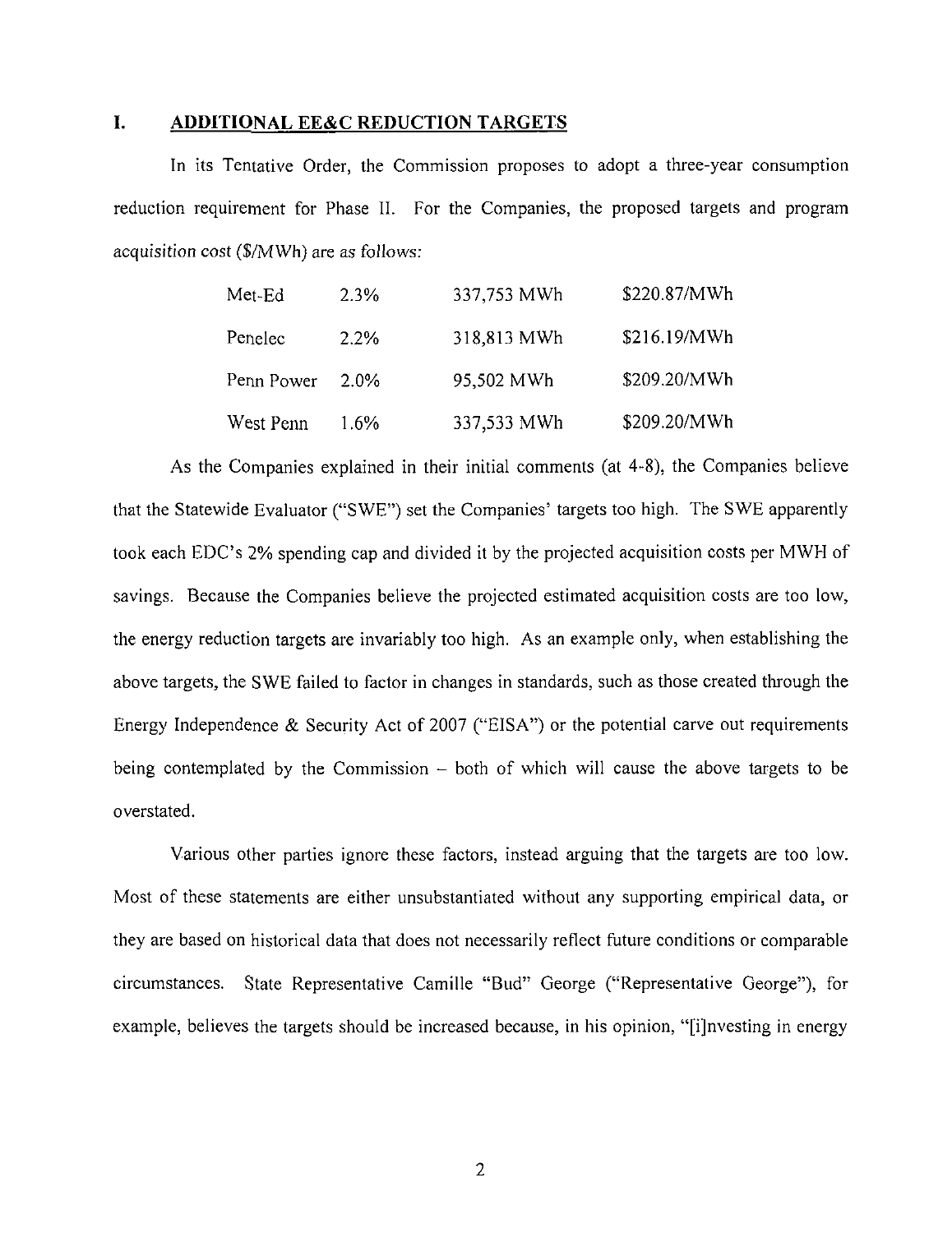efficiency is the cheapest way to deliver energy services to customers." However, this statement was made without any supporting calculations, statistics or other analyses being performed. Indeed, many of the least cost programs have already been implemented. As targets grow, so will the costs to achieve those targets as additional and more-costly programs are implemented. The SWE estimated that the 2013 TRM would have resulted in program potential 15 to 30% in energy savings associated with several of the major measures. (6/27/2012 Act 129 TWG meeting.) It is expected that the hours of use (and per-unit energy savings) for CFLs may be reduced by 7%. The energy savings for appliance recycling, will be decreased by over 10%, the hours of use (and therefore the per-unit energy savings) for residential HVAC measures may be reduced by 33%. Nonresidential lighting projects are expected to decrease by an as yet unstated amount. With each of these reductions, EDCs must incur additional costs and implement more programs simply to maintain the levels of savings recognized during Phase I. As the SWE acknowledged in its Market Potential Report, a "considerable increase in program spending would be required to achieve savings similar to Phase 1 goals during the Phase 2 period. Spending across the five-year horizon (2013-2018) would need to increase by over \$650,000,000 to achieve these goals."

Northeast Energy Efficiency Partnerships ("NEEP"), American Council for an Energy-Efficient Economy ("ACEEE"), Keystone Energy Efficiency Alliance ("KEEA"), Citizens for Pennsylvania's Future Energy Center for Enterprise and the Environment ("PennFuture") Sierra Club, the Pennsylvania Chapter of the Sierra Club, Clean Air Council, PennEnvironment, Physicians for Social Responsibility, Philadelphia Chapter, and The Natural Resources Defense Council ("NRDC") (collectively, "the Citizens Groups"), and The Reinvestment Fund ("TRF")

<sup>&</sup>lt;sup>2</sup> George Comments, p. 2.

<sup>&</sup>lt;sup>3</sup> Potential Study, p. 105.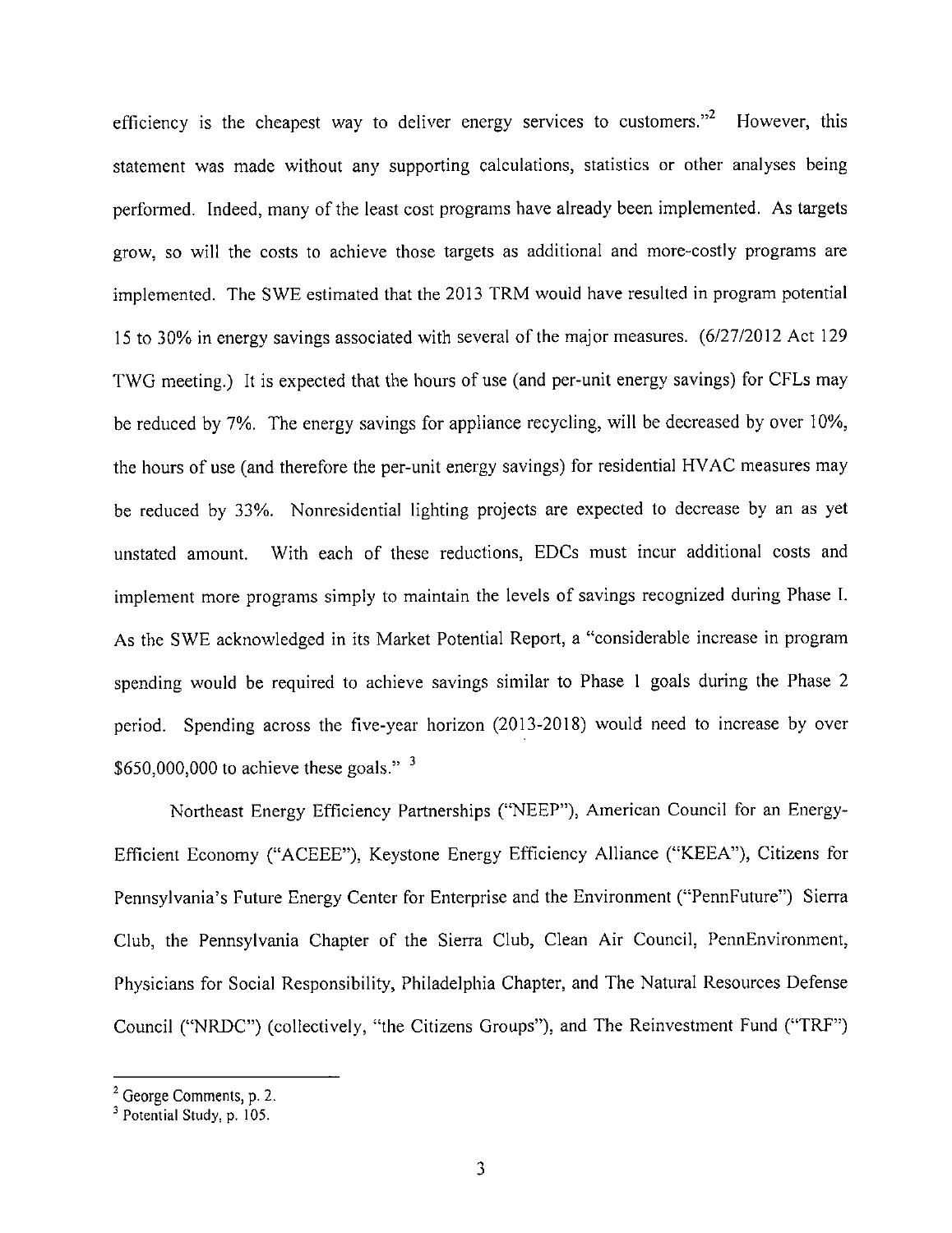believe that the reduction targets as recommended by the Statewide Evaluation ("SWE"), provided data to support their assertion that the targets are too low and that the SWE overestimated the acquisition costs for  $EDCs<sup>4</sup>$ . Each of these parties, however, relies on *historic* data, rather than future projections, and each fails to recognize that the energy efficiency landscape, at least from an evaluation, measurement and verification ("EM&V") perspective has changed. "Non-specialty" CFL programs have historically delivered well over three quarters of the savings associated with programs, and have had acquisition costs between \$40 and \$100/MWh. While there are continuing opportunities associated with residential lighting, reportable savings associated with them are less and costs are greater. While socket saturation for CFLs is between 15 and 20% for different EDCs, the remaining sockets for which "nonspecialty" CFLs reflect lesser operating hours that will result in reduced reportable savings. In addition, changing federal standards have eliminated the 100W baseline effective in 2012; 75W baselines in 2013; and 60W and 40W baselines in 2014.<sup>5</sup> Although lighting savings will still be available in Phase II, reportable savings for historical CFL measures will be significantly less and the cost of emerging technologies will be substantially more expensive leading to higher acquisition costs per annually saved MWh.

Some of these parties also rely on historic data from other states. Citizens Group, for example, states that Vermont's experience indicates that costs only rose 6.3%. KEEA cites average of \$165 MWh in states with programs for five or six years.  $6$  KEEA cites to Ohio, which is \$120, but programs are not in mature level.<sup>7</sup> NEEP indicates that other states have a below \$200 MWh acquisition cost estimate and cites to New England, which used a 7.5% to 10%

<sup>4</sup> PennFuture Comments at pp. 2-5; NEEP Comments at 2; ACEE Comments at 1; KEEA Comments at 4; TRF Comments at 1-7.

See 2012 Technical Reference Manual Table 2-43.

<sup>6</sup> KEEA Comments, p. 2.

 $<sup>7</sup>$  ld. at p. 3.</sup>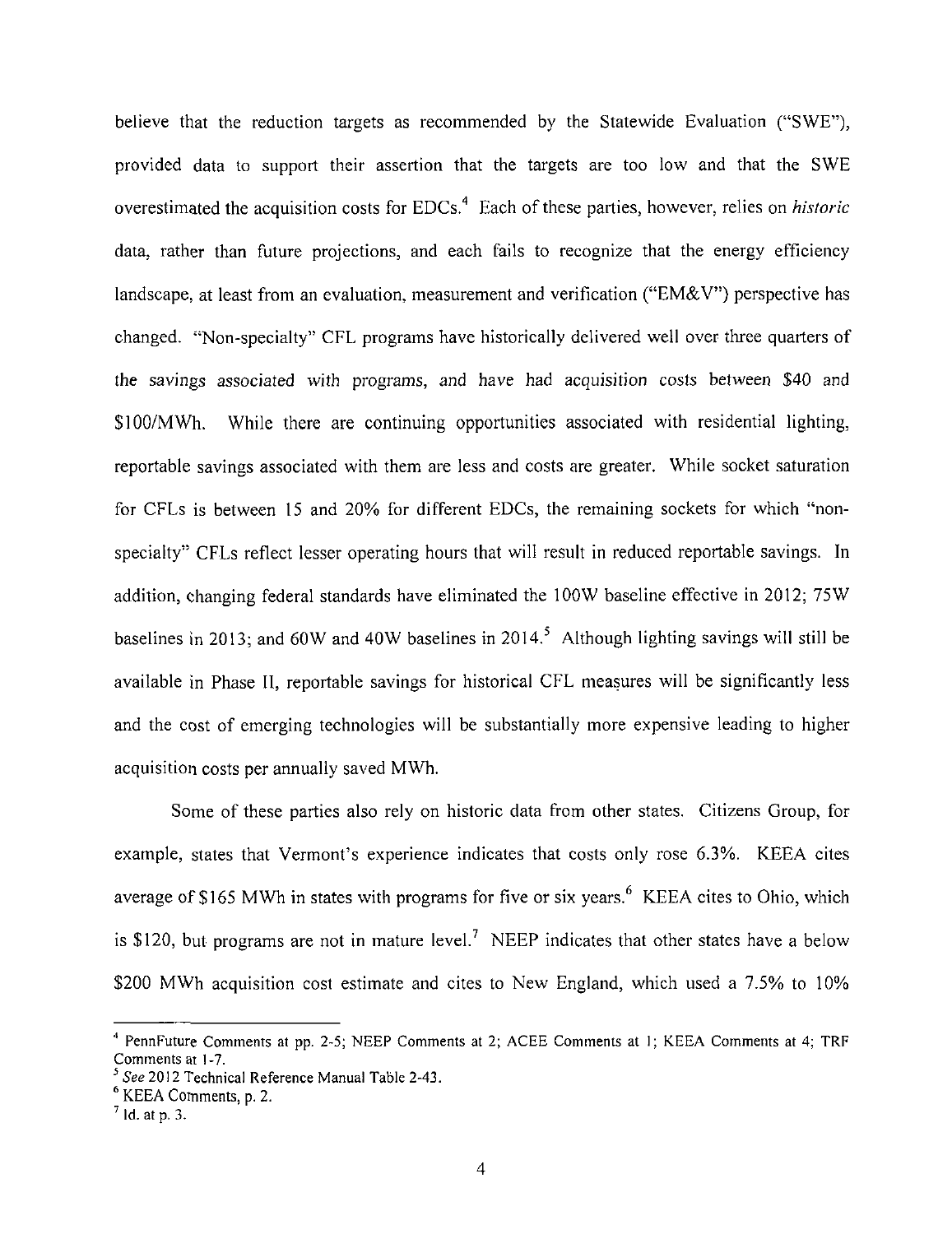increase.<sup>8</sup> These historic statistics, while perhaps interesting, can also be misleading. Nowhere do these parties describe the circumstances under which these other EDCs must meet their energy reduction targets or the measurement standards used to assess their savings. For example, it is unclear as to which, if any, of these other utilities are subject to *mandatory* penalties. Because energy efficiency is not an exact science and results are based on numerous assumptions and estimates, equity dictates that the targets be conservatively set in Pennsylvania so as not to force an EDC to pay these mandatory penalties, should targets be set too high and the EDC fails to achieve them even after doing all things reasonable to try to meet the targets. Similarly, it is not known if any of these non-Pennsylvania EDCs are subject to mandatory spending caps. Clearly, such a requirement places a ceiling on the amount of energy savings that can be achieved in any given year.

Finally, these parties also either fail to recognize, or simply refuse to acknowledge, that different utilities have different acquisition costs because of their rates. History demonstrates that customers with lower rates have less economic motivation to invest in energy efficiency technology. To overcome this obstacle, EDCs with lower rates must provide higher incentives than those EDCs with higher rates, thus causing higher acquisition costs for those utilities with low rates. No where did any of the parties compare average rates being charged in the cited cost comparisons with out of state utilities.

# **II. PLANNING TIMELINE AND PLAN LENGTH THE FOR PHASE II**

In its Tentative Order, the Commission proposes a timeline that will require EDCs to submit new EE&C plans by November 1, 2012. At present, these plans are to address the three year period from June 1, 2013, through May 31, 2016.<sup>9</sup> The Companies do not oppose these

NEEP Comments, p. 2.

Tentative Order, p. 10.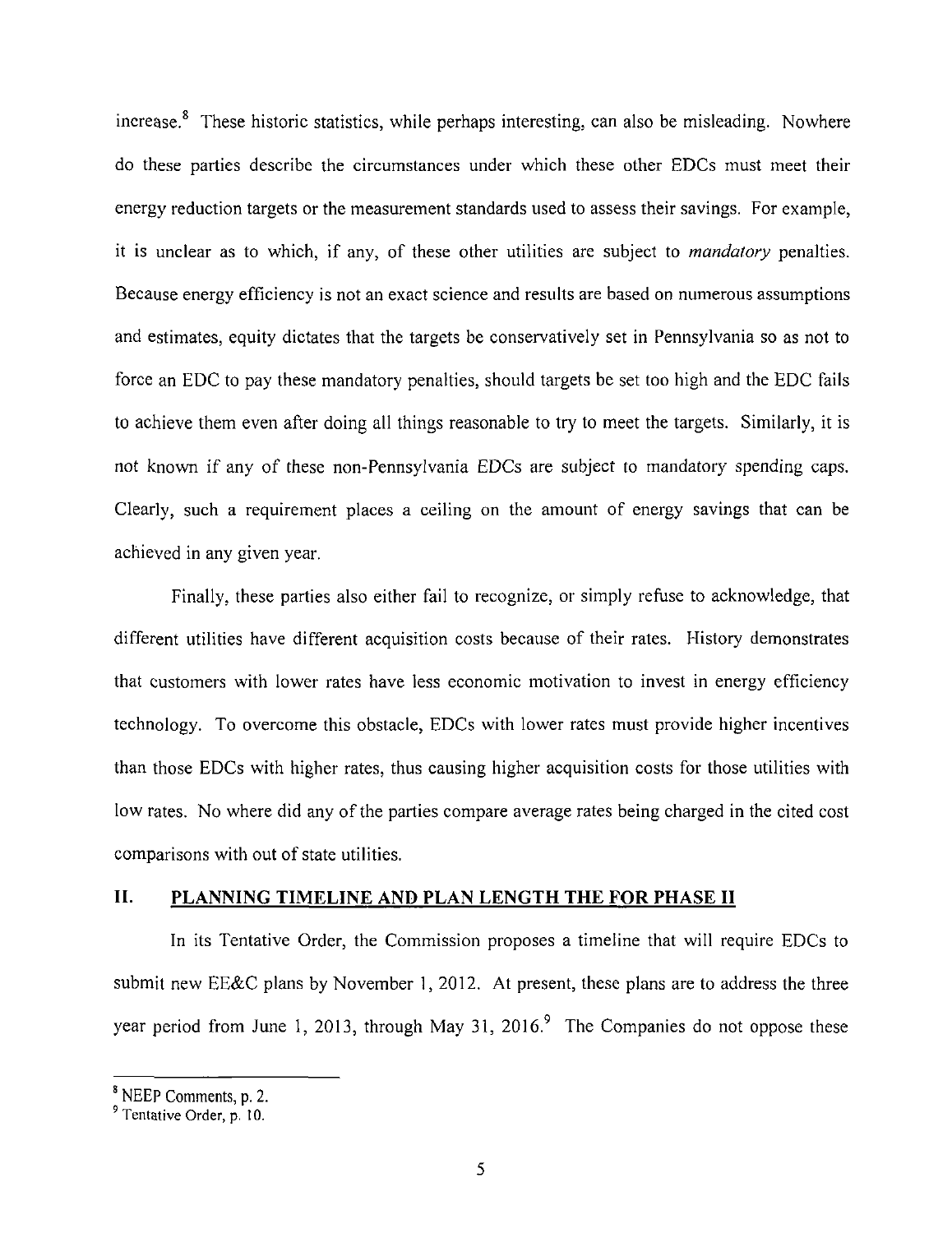recommendations, especially given the fact that new plans must be designed, presented and approved in time for implementation by June 1, 2013.

The Office of Consumer Advocate ("OCA") believes that the proposed schedule provides insufficient time for the EDCs and stakeholders to develop, review and present their recommendations, or to properly assess the need for peak demand reduction ("PDR") mandates through Act  $129$ .<sup>10</sup> Therefore, the OCA suggests a three month extension of the schedule.<sup>11</sup> The Companies acknowledge that the Commission's proposed timeline is extremely aggressive, but Act 129 established statutory targets through May, 2013, not August, 2013. Therefore, even if the Companies were inclined to agree to such an extension, which they are not, it is unclear exactly how such an extension could be legally granted by the Commission.<sup>12</sup> Moreover, from a practical standpoint, the Companies believe that the OCA's suggestion creates more problems than it would solve. First, the current EE&C plans were designed for a set period of time  $$ namely through May, 2013. They are not designed to accommodate a three month extension, especially given the 2% spending cap with which EDCs must comply. Second, as part of that design, contracts with various vendors were negotiated, again factoring in the cap on spending. Third, the Companies currently are only authorized to recover EE&C plan costs through May, 2013. And finally, there currently is no mechanism in place that would allow any over achievement of Phase I targets to be carried forward to Phase II. As OCA acknowledges, any modifications to the existing EE&C plans would require Commission approval<sup>13</sup> – at a minimum through the expedited review process, which can take up to 60 or more days to complete. Rather than devote all interested stakeholder resources to a three month extension, which would divert

<sup>&</sup>lt;sup>10</sup> OCA Comments, p. 3.

 $<sup>11</sup>$  Id. at 4.</sup>

*<sup>12</sup> See e.g., Pennsylvania Nal'l Guard v. Workmen's Compensation Appeal Board, 63 Pa. Cmwlth. 1, 3; 437 A.2d 494,495 (1981), rev'd on other grounds.* 

<sup>&</sup>lt;sup>13</sup> OCA Comments, p. 4.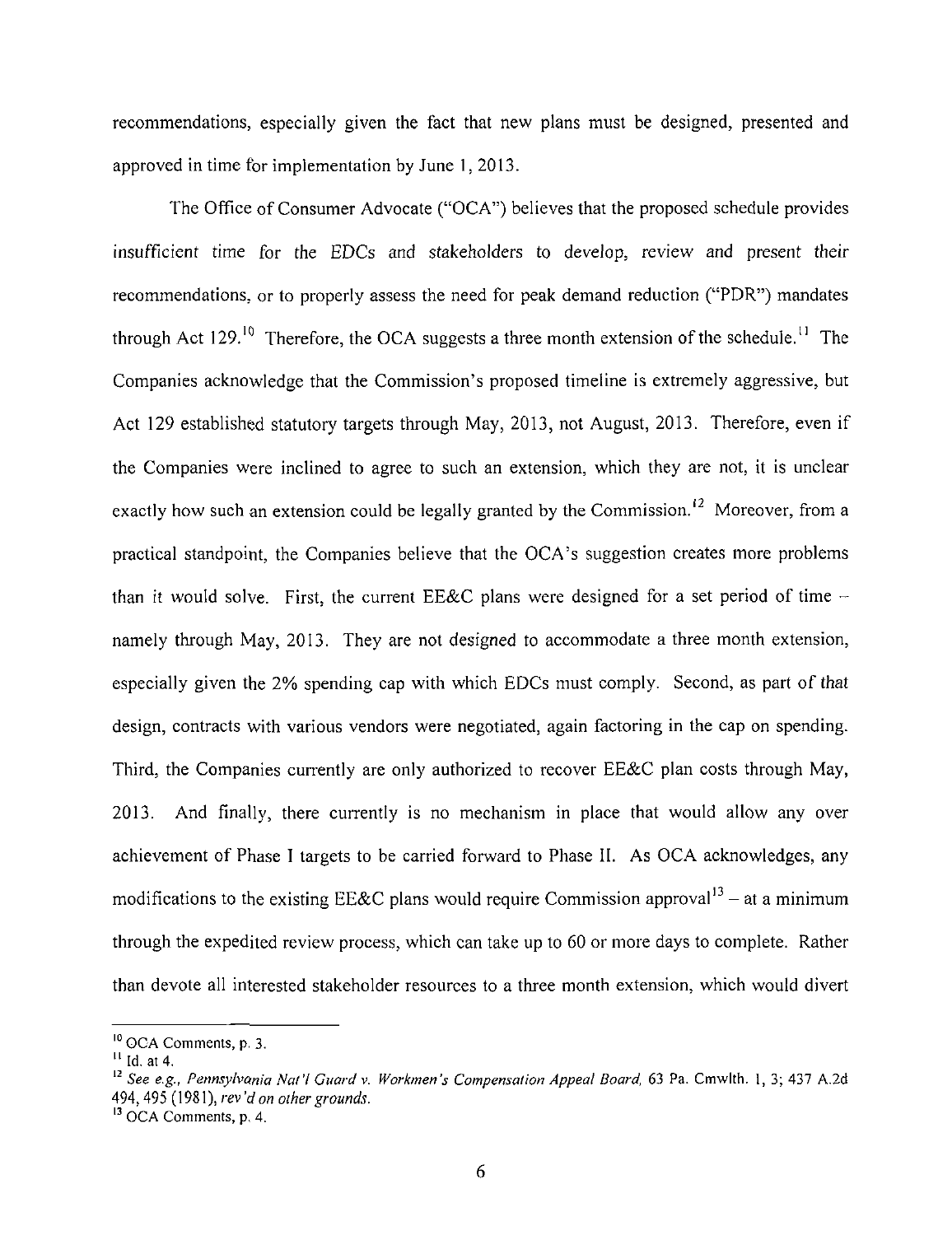these same resources from developing and analyzing a Phase II plan, the Companies urge the Commission to reject OCA's request for a three month extension of Phase I.

OCA also believes that the three month extension would provide the Commission with sufficient time to determine if a Phase II PDR requirement is cost effective and necessary. The SWE is currently evaluating this issue, with its report due to be released in November of this year. Once this report is released, parties must have an opportunity to comment. Guidelines would need to be established and any such requirements would have to be factored into any EE&C plan should the Commission deem such a requirement to be necessary. As the Companies explained in their initial comments (at 8), there already exists a robust market through PJM for demand response. Accordingly, there is no need for a PDR mandate through Phase II of Act 129. Moreover, the PDR process outlined above, would only divert resources away from the main objective – to develop a Phase II EE&C plan. And given the time necessary to get approval of the new plans, they would have to be well on their way to being modeled, designed and finalized by the time the PDR process would be complete, thus negating OCA's perceived benefit of such an extension.

The OCA and SEDA-COG Energy Resource Center ("ERC") both propose a Phase II period of four years.<sup>14</sup> The OCA recommends this plan length to establish robust programs that consumers can depend on for a reasonable period of time and to fully accommodate the continuation of demand response programs in the Phase II plans.<sup>15</sup> The ERC recommends this plan length to accommodate the longer timetable required for the government and education subsectors to implement electricity efficiencies.<sup>16</sup> As already mentioned and discussed in more detail in their initial comments, the Companies oppose any continuance of demand response

 $\frac{14}{10}$  OCA Comments, p. 6; ERC Comments, p. 5.

 $\frac{15}{12}$  OCA Comments, p. 5.

<sup>&</sup>lt;sup>16</sup> ERC Comments at p. 5.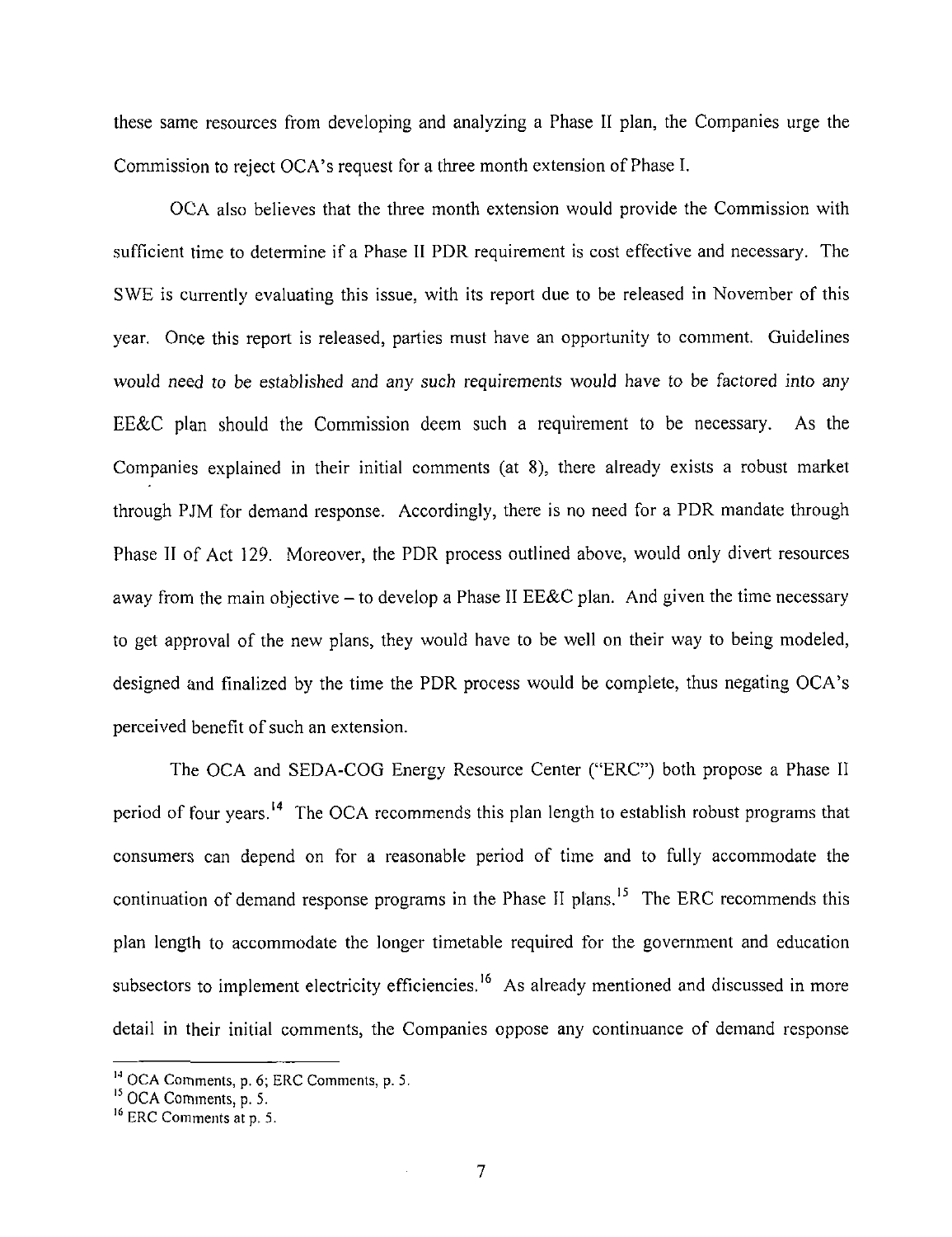**reduction programs into Phase II. However, if demand response programs are required, as has already been demonstrated, such a requirement could not be implemented in time to be included in the Phase II EE&C plans.<sup>17</sup> Therefore, a shorter Phase II time period would allow PDR programs to be implemented more quickly in the future, should they still be deemed necessary when that date arrives. Similarly, the Companies oppose government carve outs because they**  have no control over government budgets and spending.<sup>18</sup> Further, ERC failed to present any **evidence that demonstrates that extending the Phase II period an additional year beyond that recommended by the Commission would have any impact on government participation in energy efficiency programs. In light of the above, the Companies urge the Commission to retain the three year time period in Phase II and reject the recommendations of OCA and ERC.** 

## **III.** PEAK DEMAND REDUCTION

The Commission suggests that it not establish Phase II peak demand reduction targets at this time because the Commission does not have the information required to make such a determination, instead proposing to wait for the SWE's demand response study.<sup>19</sup> The Companies agree. Not only does there already exist a robust peak demand market in PJM, but EDC participation in similar programs that are subsidized could disrupt the competitive nature of this market.<sup>20</sup>

<sup>&</sup>lt;sup>17</sup> The Companies assume that the Commission will not require them to hold back funds as a contingency should the SWE conclude that there should be an Act 129 PDR requirement in Phase II. Doing so, not only would cast doubt on the appropriate level of energy efficiency savings requirements, but it would make it virtually impossible to design the energy efficiency suite of programs with such a contingency outstanding.

 $\frac{18}{18}$  Companies' Initial Comments, p. 6.

 $\frac{19}{12}$  Tentative Order at p. 16.

<sup>&</sup>lt;sup>20</sup> Companies' Initial Comments, p. 8.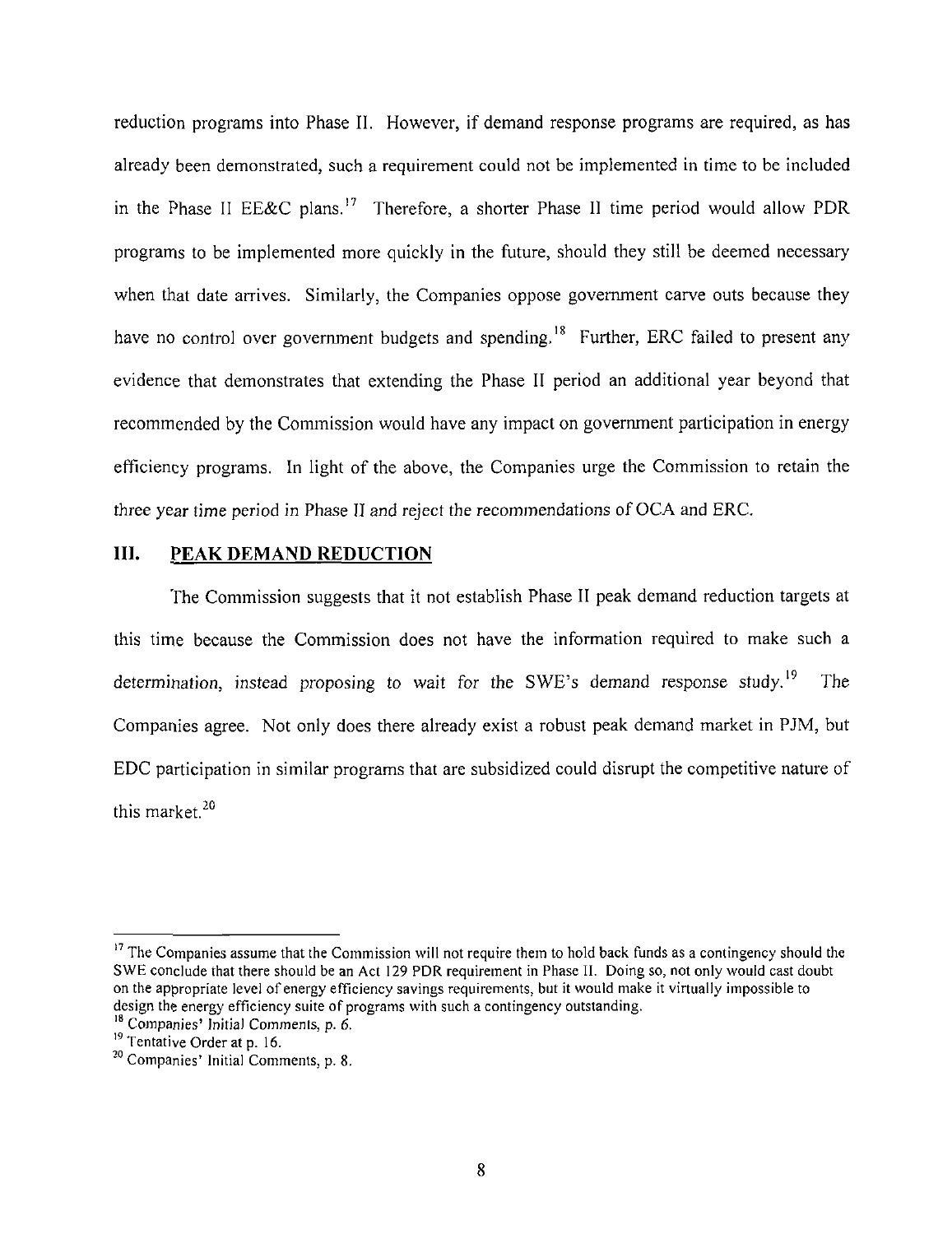Representative George, the OCA, Joint DR Commenters<sup>21</sup>, PA Weatherization Task Force ("PA Weatherization"), KEEA, PennFuture, City of Philadelphia and Citizens Groups argue that the Commission should not exclude demand response from Phase II of Act 129.<sup>22</sup> OCA believes that existing programs should continue because the investment in the necessary equipment has already been made.<sup>23</sup> OCA, however, fails to recognize that, while some spending cap. Therefore, unless Phase II energy efficiency targets are adjusted for funds being allocated to programs that are no longer necessary through Act 129 PDR programs, or the Commission authorizes through other means immediate recovery of costs incurred to maintain such programs, the Companies oppose any extension of existing PDR programs.

Joint DR Commenters assert that: 1) Act 129 does not prohibit the Commission from continuing peak demand reduction programs absent a cost-benefit analysis; 2) EDCs should be continuing peak demand reduction peak demand reduction programs absent and peak demand benefit analysis; 2) EDCs required to continue existing curtailment capacity created under Phase I DR programs through the useful life of program investment because DR programs require certain infrastructure that has the useful life of program investment because DR programs require certain infrastructure that has already been established; 3) customers expect demand response to continue; and 4) the PJM already been established; 3) customers expect demand response to continue; and 4) the PJM program does not adequately address demand response for small commercial and residential program does not adequately address demand response for small commercial and residential

<sup>&</sup>lt;sup>21</sup> The Joint DR Commenters are AK Steel, Citizens for Pennsylvania's Future, Clean Air Council, Comverge, Inc., Conservation Voters of PAEnerNOC, Inc., Environmental Defense Fund, Group Against Smog and Pollution, Johnson Controls, Inc, EnergyConnect, Keystone Energy Efficiency Alliance, Natural Resources Defense Council, PennEnvironment, the Sierra Club, Viridity Energy, Inc., Wal-Mart StoOres East, LP and Sam's East, Inc. and Philadelphia Physicians for Social Responsibility.

 $22$  OCA Comments at p. 8-9; Joint DR Commenters Comments at pp. 4-5; PA Weatherization Comments at p. 1; KEAA at p. 11; PennFuture at p. 9; City of Philadelphia at p. 1 -2Citizens Groups at p. 9.  $23$  OCA Comments, p. 10.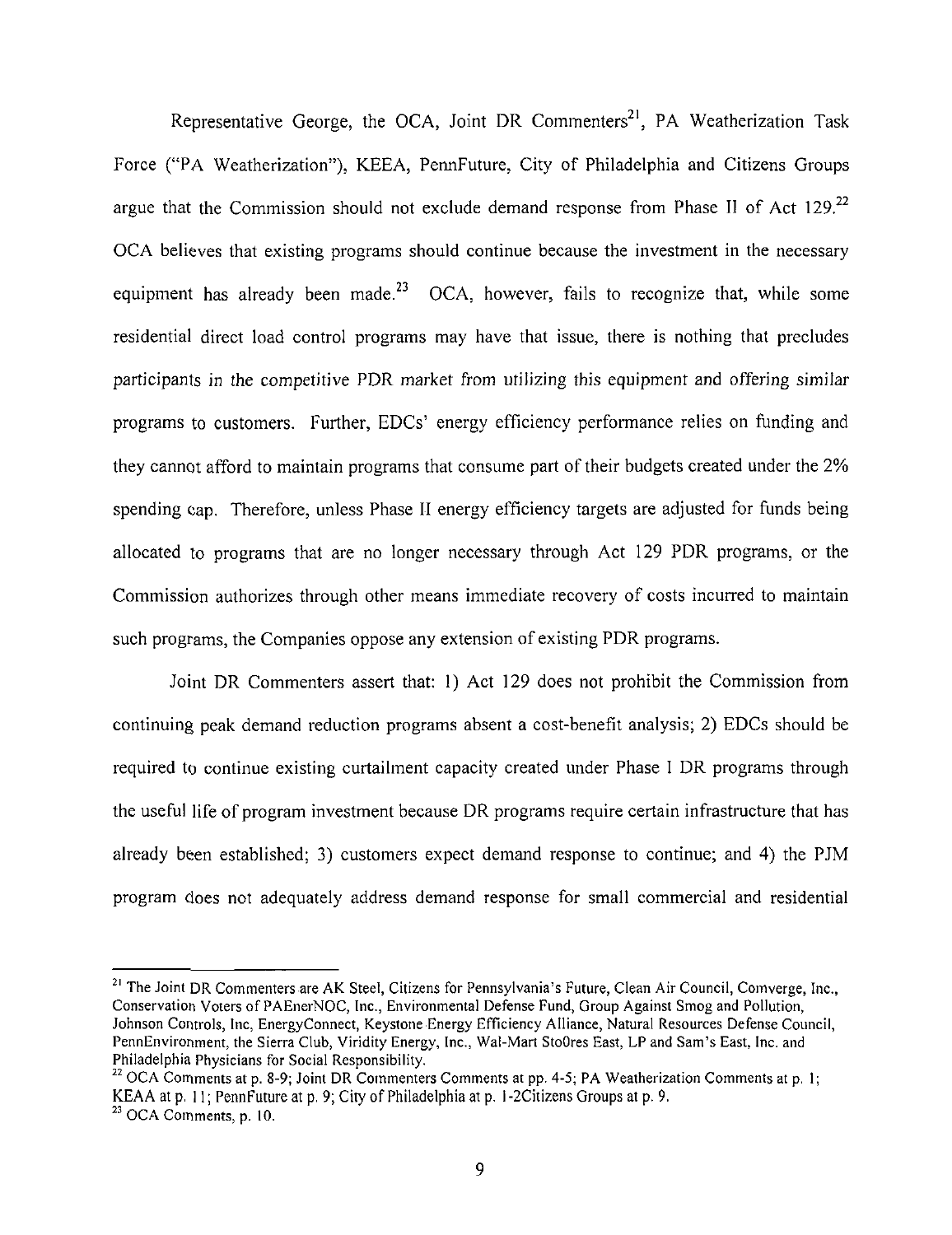customers and does not provide the same benefits as Act 129. The Joint DR Commenters also suggest a multi-year demand response reduction goal rather than a one-time goal.<sup>24</sup>

All of these arguments are misplaced. First, as discussed in the Companies' initial comments, the Commission should not order a Phase II demand response reduction target because there is already a robust, competitive market for demand response based on market value. PJM programs provide direct and timely price signals to customers as to the value of peak load reductions, either by monetizing the market value of capacity through capacity payments, or by charging suppliers the PLC value of customers' contributions to the PJM system peak. As articulated in Companies' comments, these price signals have resulted in DR capacity growth to over 270% of 2008 levels, approximately 10% of system peak load, and has expanded the number of participating customers to over 675% of 2008 levels.<sup>25</sup> Absent a finding that the competitive market requires intervention through subsidized programs to deliver cost effective results not capable of being delivered by the competitive marketplace, the programs should not be continued. Second, as discussed above, the OCA's timeline will not accommodate the planning necessary to implement a Phase II demand response program. Third, contrary to the Joint DR Commenters belief, Act 129 does require the Commission to assess further demand reduction goals based on whether the program is cost-effective. Act 129 specifically states:

> By November 30, 2013, the Commission shall compare the total costs of energy efficiency and conservation plans implemented under this section to the total savings in energy and capacity costs to retail customers in this Commonwealth or other costs determined by the Commission. If the Commission determines that the benefits of the plans exceed the costs, the Commission shall set additional incremental requirements for reduction in peak demand..... [66 Pa. C.S. 2806.1(D)(2)].

**<sup>24</sup>**Joint DR Comments at p. 4-5, 9-11.

<sup>25</sup> Companies' Initial Comments at 6.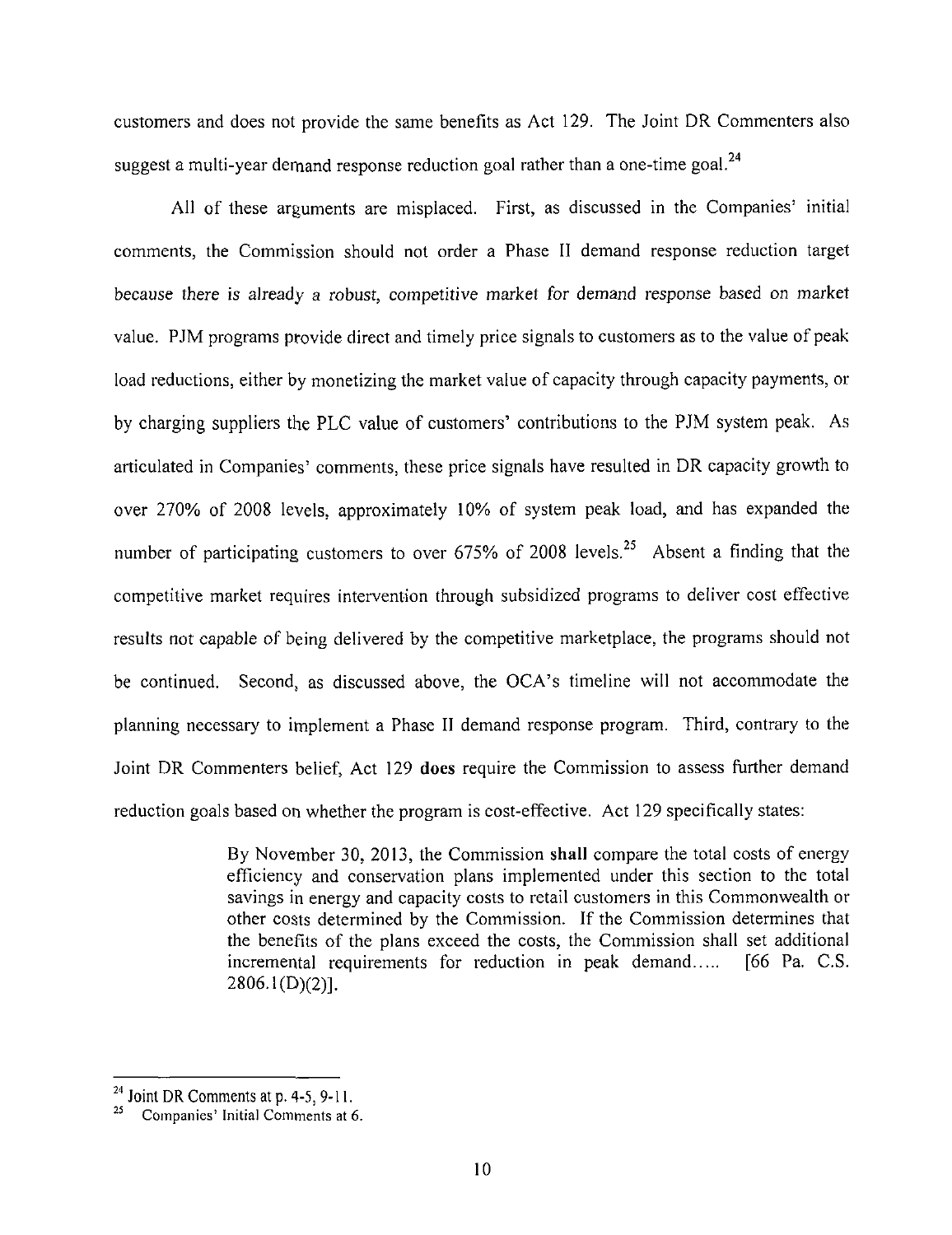The Commission determined that it needs the SWE report in order to complete the mandatory cost-benefit analysis required by Act 129. Its decision to wait until after this report is released to develop further Act 129 goals is sound.

Fourth, any new demand response infrastructure that has been implemented for large commercial customers is still necessary for demand response in the PJM markets. Therefore, if competitive forces are allowed to continue to develop, resources should be utilized to their maximum potential based on these market forces. Fifth, customers' expectations are governed by their contracts with their Conservation Service Providers ("CSPs") (or their EDC), which, at least from the Companies' perspective, made it clear that the program ceases at the end of the summer of 2012. Moreover, based on the recent heat wave, it became clear that many customers are not fond of programs that curtail their air conditioning when it is hot and humid. In light of this, it is unclear exactly how many customers are expecting these programs to continue. More may be hoping they end.

Assuming for the sake of argument there is a PDR requirement in Phase II, the Companies oppose any annual targets, given the difficulty EDCs are having in attaining the goal for 2012 using current standards of performance. The Companies believe that, at a minimum, the 100 requirement should be eliminated. This requirement causes EDCs to call for more curtailment than necessary due to the fact that no one can foretell the exact time and days when the top 100 hours will occur. This unnecessarily inconveniences customers and increases the costs of the program. The OCA suggests that the Commission amend the top 100 hours requirement to instead utilize the hours of highest value.<sup>26</sup> This however, does not solve the problem because OCA's suggestion would still require the Companies to predict the hours of highest value to curtail.

<sup>&</sup>lt;sup>26</sup> OCA Comments at p. 13.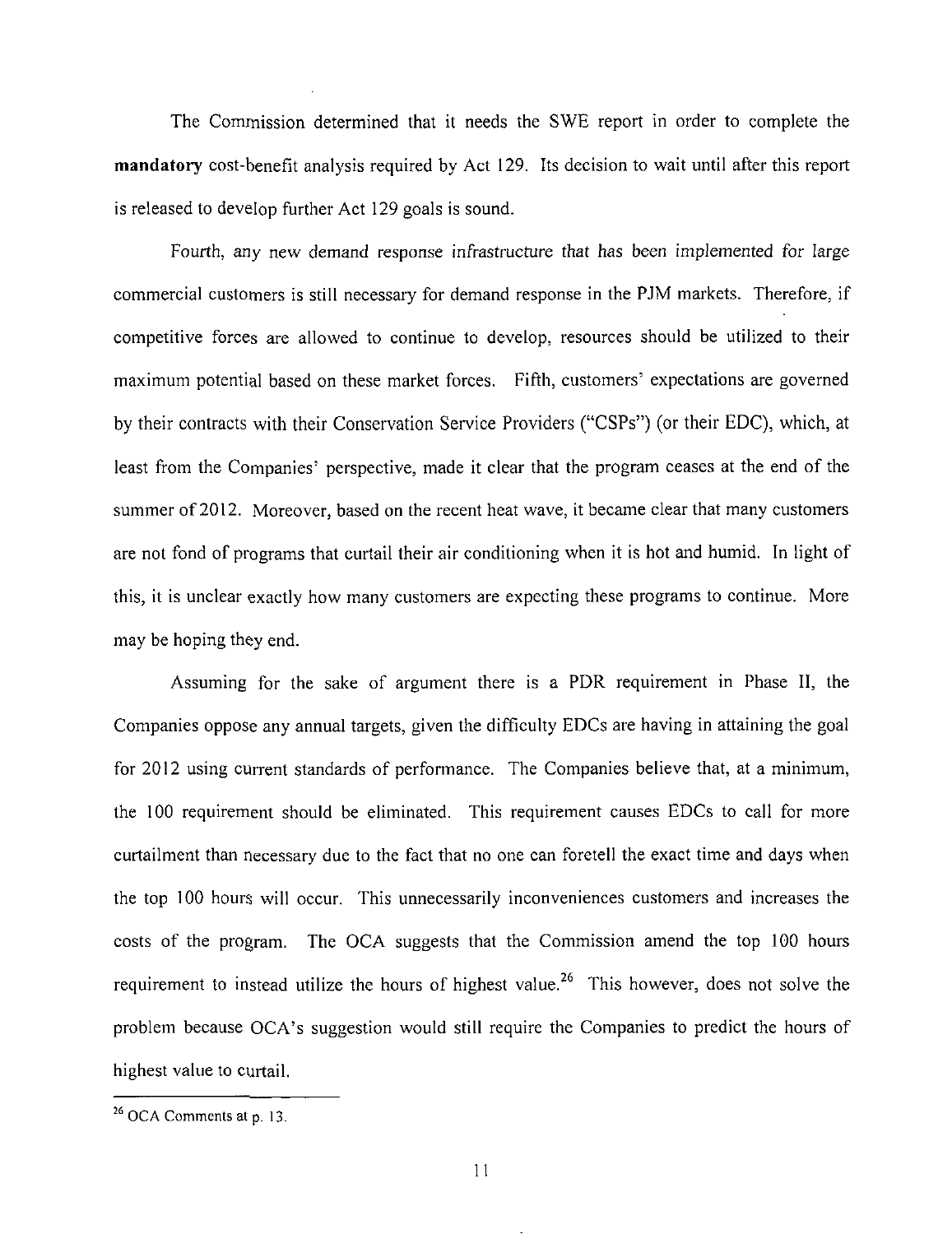# **IV. CARVE-OUT FOR GOVERNMENT, EDUCATIONAL AND NONPROFIT ENTITIES**

The Commission recommended that EDCs continue the government, educational and nonprofit carve-out from Phase I of Act 129, which required that EDCs obtain a minimum of 10% of all consumption and peak demand reduction requirements from units of the federal, state and local governments, including municipalities, school districts, institutions of higher education and nonprofit entities. (Tentative Order at p. 18.) The OCA, KEEA, Regional Housing Legal Services and The Philadelphia Weatherization and Conservation Collaborative ("RHLS"); City of Philadelphia and ERC agree with the continuation of this carve-out. (OCA Comments at p. 17; KEEA Comments at p. 9; RHLS Comments; City of Philadelphia Comments at p. 2. ERC Comments at p. 7.) ERC and KEEA argue that the SWE's baseline study regarding the energy use of the governmental sector was underestimated. (ERC Comments at pp. 2-5; KEEA at p. 9.) They also argue that Act 129 requires the Commission to establish this carve out. (ERC Comments at p. 7; KEEA Comments at p. 9.)

As discussed in their initial comments, the Companies oppose a Phase II sector "carveout," believing such a requirement to be redundant with the programs and measures offered to commercial and industrial customers, and causing unnecessary cost increases by requiring additional plan design, marketing, administration and implementation to specifically target these sectors. The Companies also oppose any penalties associated with this carve-out because have no control over whether govemment/educational/nonprofit entities can or will participate in their programs and, contrary to the ERC and KEEA comments, Act 129 neither requires continuation of this sector carve-out nor supports penalties associated with failure to achieve them. 66 Pa. C.S. 2806,1(B)(1) outlines the requirements for each EDC to develop its plan, by July 1, 2009, to meet the requirement for reduction in consumption under subsections (C) and (D), which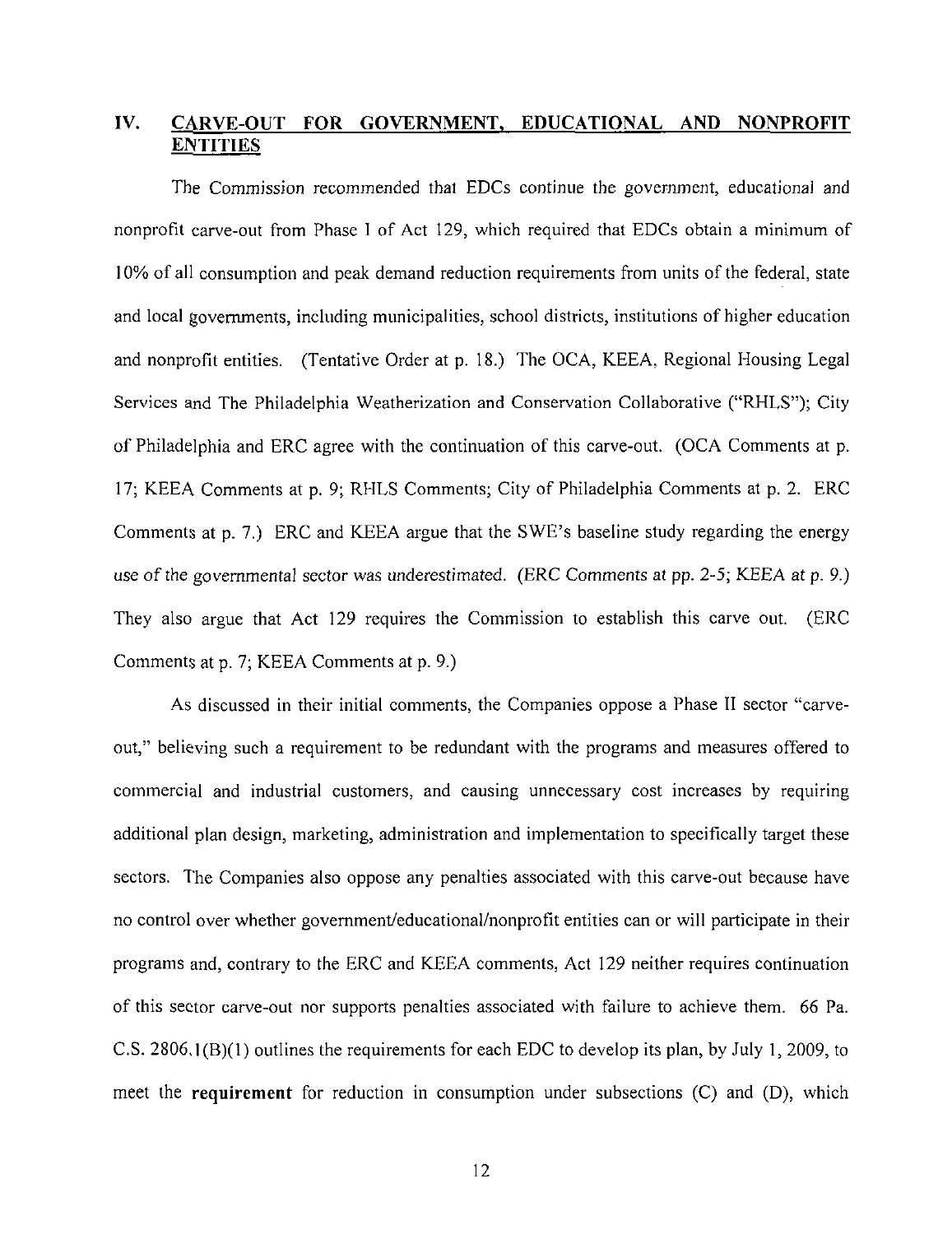included a government carve-out. 66 Pa. C.S.  $\S 2806.1(B)(1)(I)(B)$  The only requirements for reduction in consumption in subsection (C) is for goals EDCs must accomplish by May 31, 2011 and May 31, 2013. 66 Pa. C.S. §2806.1(C)(1), (2). Besides, given government, educational and non-profit budget cuts, it is inherently unfair to hold EDCs accountable for compliance with carve out targets over which they have no control.

Based on their previous experience in Phase I, the Companies submit that a carve-out is very difficult to achieve despite ERC and KEEA's argument that there is potential in the governmental sector. While the EDCs do not dispute that there is "technical potential" in the governmental sector, whether that potential can be achieved is a direct function of market barriers and financial resources available for those sectors. The extent to which EDCs can overcome those barriers is a direct function of acquisition costs available for that sector. Unless and until the commission sets aside a dedicated policy of EDC subsidization for the full cost (rather than the incremental cost of energy efficiency) of energy efficiency projects in the governmental / non-profit sectors, rather than taxes funding those projects, EDCs can not commit to overcoming those barriers. The ERC actually details why the EDCs have struggled to get participation from this sector. (Id. at pp. 8-10.) For those reasons, the Commission should eliminate any sector carve-out from Phase II of Act 129.

#### **A. Multi-Family Energy Efficiency Opportunities**

In its Tentative Order, the Commission proposes that multifamily housing be given special emphasis and consideration within the govemment/educational/nonprofit sector. While no specific funding or savings targets are being proposed for multifamily housing, the Commission encourages the EDCs to recognize the available potential for energy savings present in multifamily housing and develop strategies and programs to sufficiently address this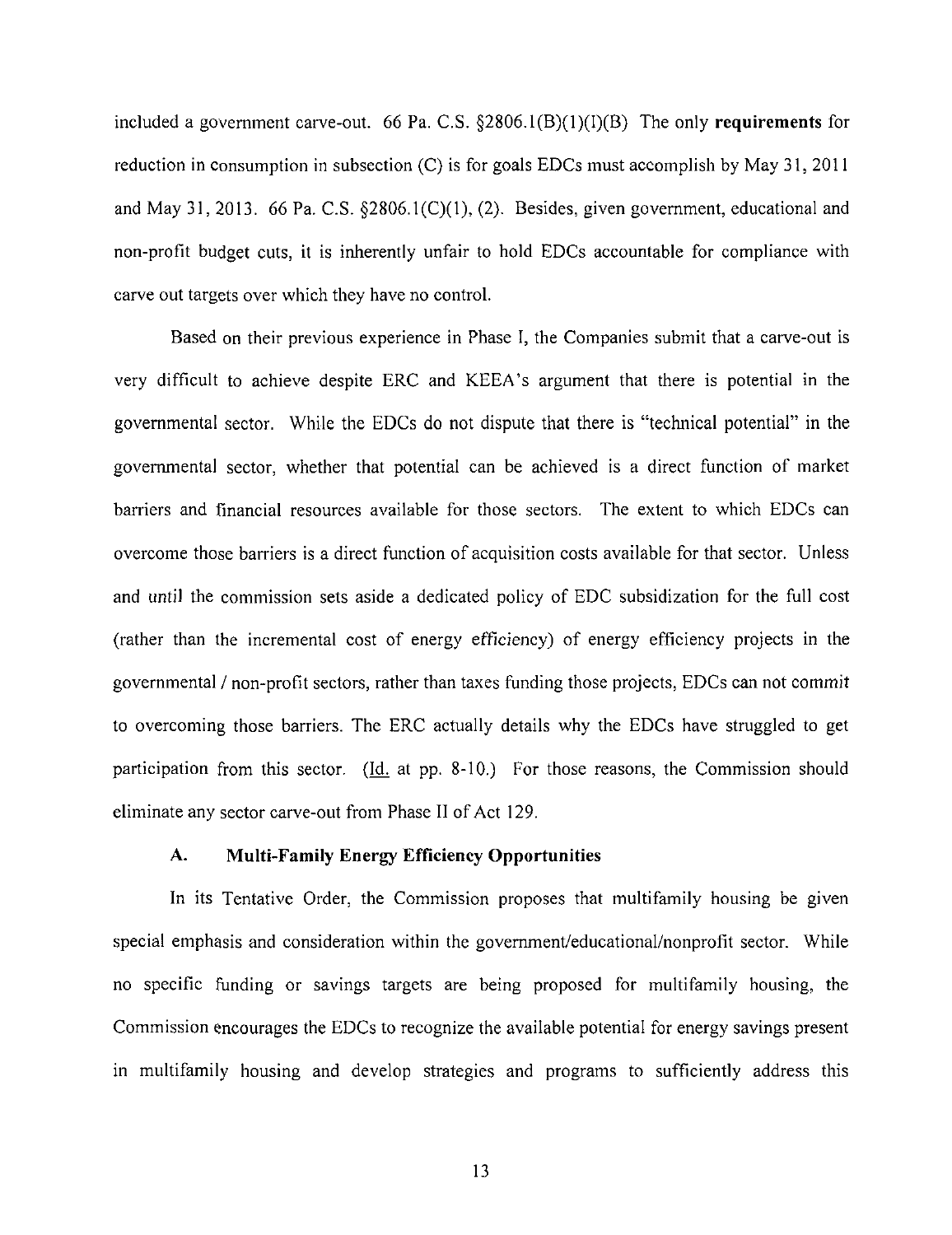opportunity within their Phase II EE&C plans. PHFA, RHLS PA Weatherization and CAUSE-PA propose to expand this recommendation to require the EDCs to meet specific funding targets in the multifamily housing sector (PA Weatherization Comments at p. 2; RHLS Comments at p. 3;PHFA Comments at p. 1; CAUSE-PA Comments at p. 19.)

While the Companies have and will continue to offer a broad range of measures applicable to multi-family housing customers, as discussed above, the Companies oppose any carve-outs imposed on them. The multifamily customer class is nearly impossible to identify and market separately because this class could be on different types of rate schedules. Lastly, the Companies already work with PHFA to support multifamily housing programs.

## **V. ON BILL FINANCING**

In its Tentative Order, the Commission states that it does not have enough information at this time to prescribe the implementation of on-bill financing of EE&C measures. As such, the Commission suggests a working group. KEEA, Citizens Groups, ERC, and National Housing Trust/Pennsylvania Housing Finance Agency ("PHFA") support the Commission interest in convening a working group, (KEEA Comments at p. 10, Citizens Groups Comments at p. 10; ERC Comments at p. 11; PHFA Comments at p. 6.) Coalition for Affordable Utility Services and Energy Efficiency in Pennsylvania ("CAUSE-PA") does not. (CAUSE-PA Comments at p. 16.)

As discussed in their initial comments, the Companies do not agree that on-bill financing provided by utilities is an appropriate program. Neither utilities nor ratepayers are appropriate sources of funding, and neither should serve as banks or financial institutions. Nevertheless, the Companies will participate in any working group that is convened.

## **VI. LOW-INCOME MEASURES**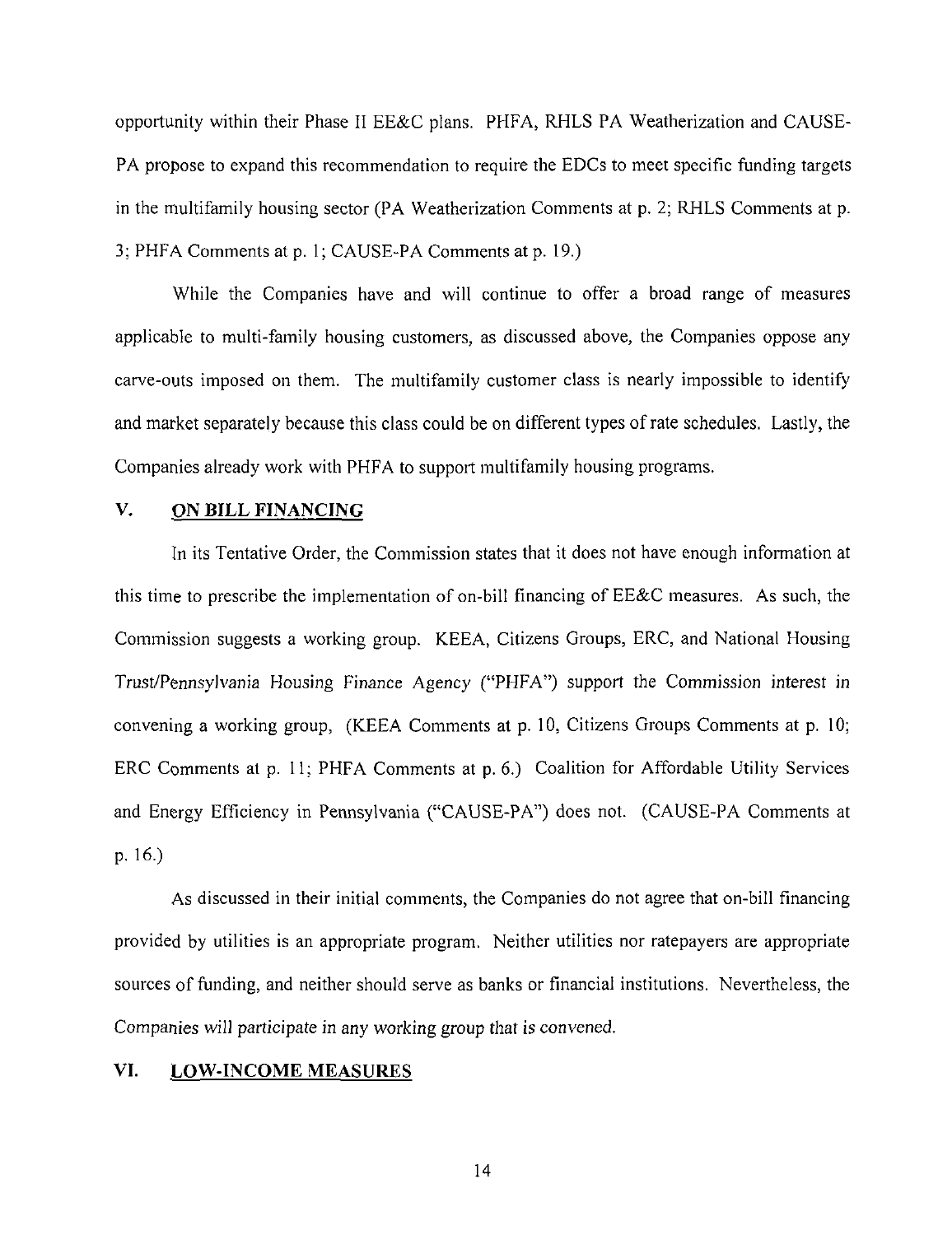#### **A. Prescription of a Low-Income Carve-Out**

Like the government/educational/nonprofit carve-out, the Commission proposes to continue the prescription that each EDC's EE&C Plan include specific energy efficiency measures for households at or below 150% of the Federal Poverty Income Guidelines, and "proposes that each EDC's Phase II EE&C Plan obtain a minimum of four-and-a-half percent (4.5%) of the consumption reduction requirements proposed above in Section A of this order from this sector," even though the Commission recognizes that Phase II does not require such a carve-out. OCA, PA Weatherization, KEEA, PennFuture; RHLS; CAUSE PA and ERC agree with the Commission's recommendation. (OCA Comments at p. 15; PA Weatherization Comments at p. 1; KEEA Comments at p. 11; PennFuture at p. 10; RHLS Comments at p. 2-3; CAUSE PA Comments at p. 4; ERC at p. 11.) These parties characterize this recommendation as a continuation of an existing carve-out. {See e.g. CAUSE-PA Comments at p. 5.)

For all of the reasons related to the government carve-out discussed above, the Companies similarly believe that the Commission should not establish a carve-out for low income customers is necessary and should not be subject to penalties. As an initial matter, similar to the government carve-out, Act 129 does not require a low-income carve-out for Phase II and, contrary to the parties who support the carve-out's belief, Phase I did not require a specific carve-out. Rather, in Phase I, Act 129 simply required EDCs to include "specific energy efficiency measures for households at or below 150% of the Federal Poverty Income Guidelines." 66 Pa. C.S. §2806.1(B)(1)(I)(H). Act 129 does not require a specific energy reduction goal as the Commission is proposing

CAUSE-PA asserts that a carve-out is appropriate because the EDCs have not met the need for energy efficiency for households at or below 150% of the Federal Poverty Income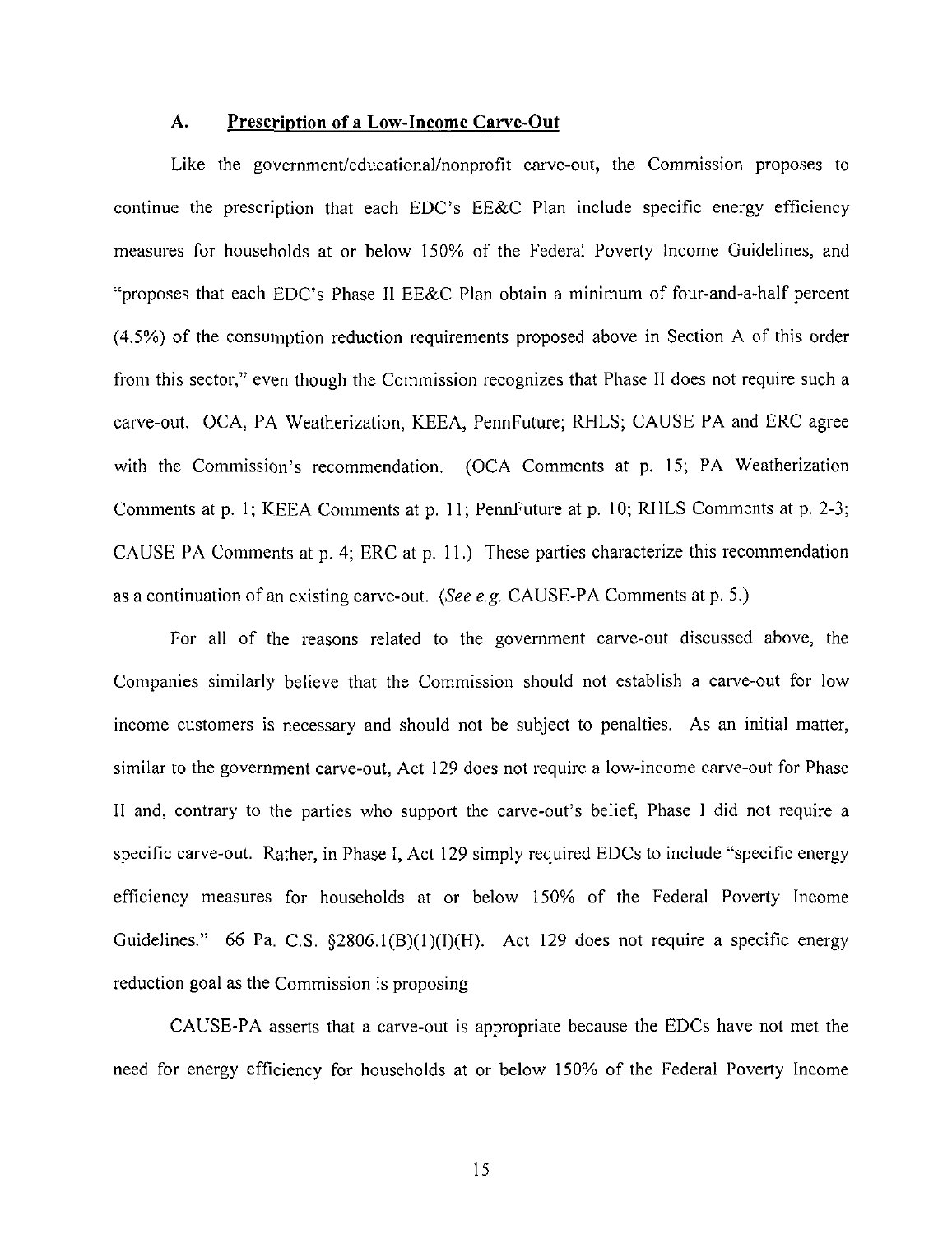Guidelines. (CAUSE-PA Comments at p. 7.) The 1.2 million customers that CAUSE-PA identifies as under 150% of poverty level are based on census data. These customers do not identify themselves to the EDCs unless they need assistant. In order to market to these specific customers, the Companies have to rely on participants to the CAP program, Fuel Funds, LIHEAP, gas company LIURP programs and state weatherization assistant programs. Indeed, more than 95% of the Companies' low income particpants have participated in CAP, Fuel Funds and LIHEAP programs. While the Companies do try and market to other lower income customers through general awareness programs, it is still difficult reach this sector of customers. Moreover, Act 129 programs are voluntary. Again, while the Companies can market to these customers, the Companies cannot force customers to participate and should not be required to carve-out savings for these customers especially considering the 2% spending cap and the proposed penalties. Lastly, even without a specific carve-out and goal, the Companies Phase I programs have been successful, serving more than 45,260 customers, not including the number of low income customers who participated in energy efficiency programs for the residential class.

## **B. 250% Target**

The Commission proposes that the EDCs have the flexibility to voluntarily expend the low-income programs to include households up to 250% Federal Poverty Income Guidelines. The OCA and CAUSE-PA do not agree with expanding low income programs to this class. (OCA Comments at p. 16; CAUSE-PA Comments at p. 6.) CAUSE PA argues that Act 129 may not allow this expansion; low income customers will pay for EE&C programs for other participants that dilute its own programs; and that opportunities exist for households above 150%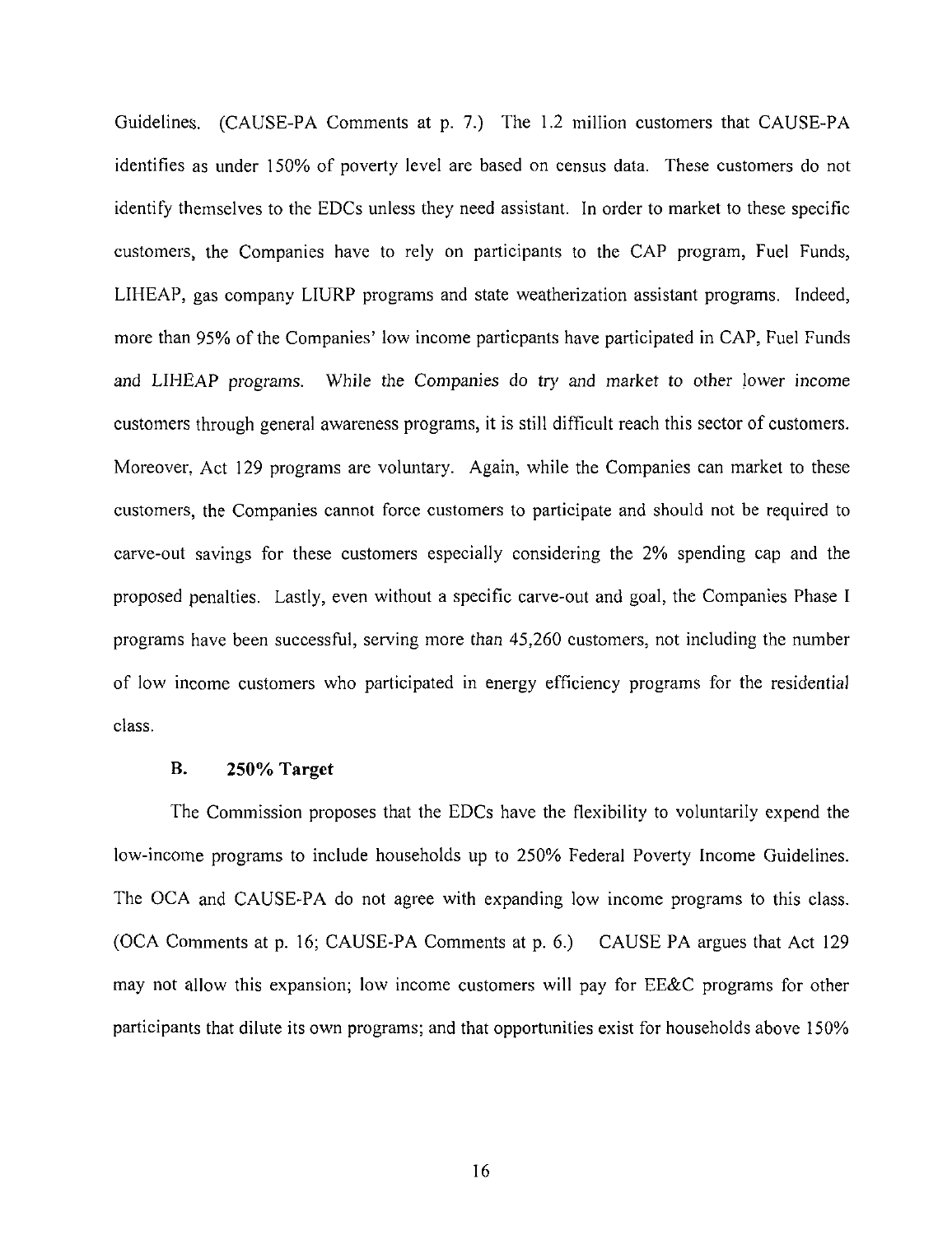to participate through multi-family housing programs and coordination of services. (CAUSE-PA Comments at pp. 8-9.)

Should the Commission order low income programs, the Companies agree with increasing the low-income programs to include households up to 250% Federal Poverty Income Guidelines, given enhanced coordination with other programs in the Commonwealth, needs in that sector, and the potential savings contributions from that group to meet any low-income sector targets. First, Act 129 gives the Commission the authority to expand this pool of customers. Second, low income customers pay the same general residential rate for EE&C programs as other residential customers. There is no specific carve-out for the rate. Like all residential customers, low income or otherwise, customers pay for programs whether they use them or not. Therefore, low income customers are already paying for programs used by other customers. Last, while there are other programs available to all residential customers and households above 150%, there is still a need to service this group of customers. Increasing the poverty level requirement allows Act 129 to serve a group of customers who are not currently eligible for other EDC low-income programs and who, nevertheless, may not have the means to participate in other residential programs.

#### **VII. ACCULMULATED SAVINGS IN EXCESS OF REDUCTION REQUIREMENTS**

The Commission proposes to allow the EDCs to accrue savings beyond their 3% target during Phase I and to use those savings towards any Phase II consumption reduction targets. (Tentative Order at p. 29.) Representative George opposes this recommendation. Citizens Groups argue that the Commission only allow EDCs to only accumulate 50% of savings because it could result in already modest Phase II Program Potential from going unrealized during Phase II. (Citizens Groups Comments at p. 8)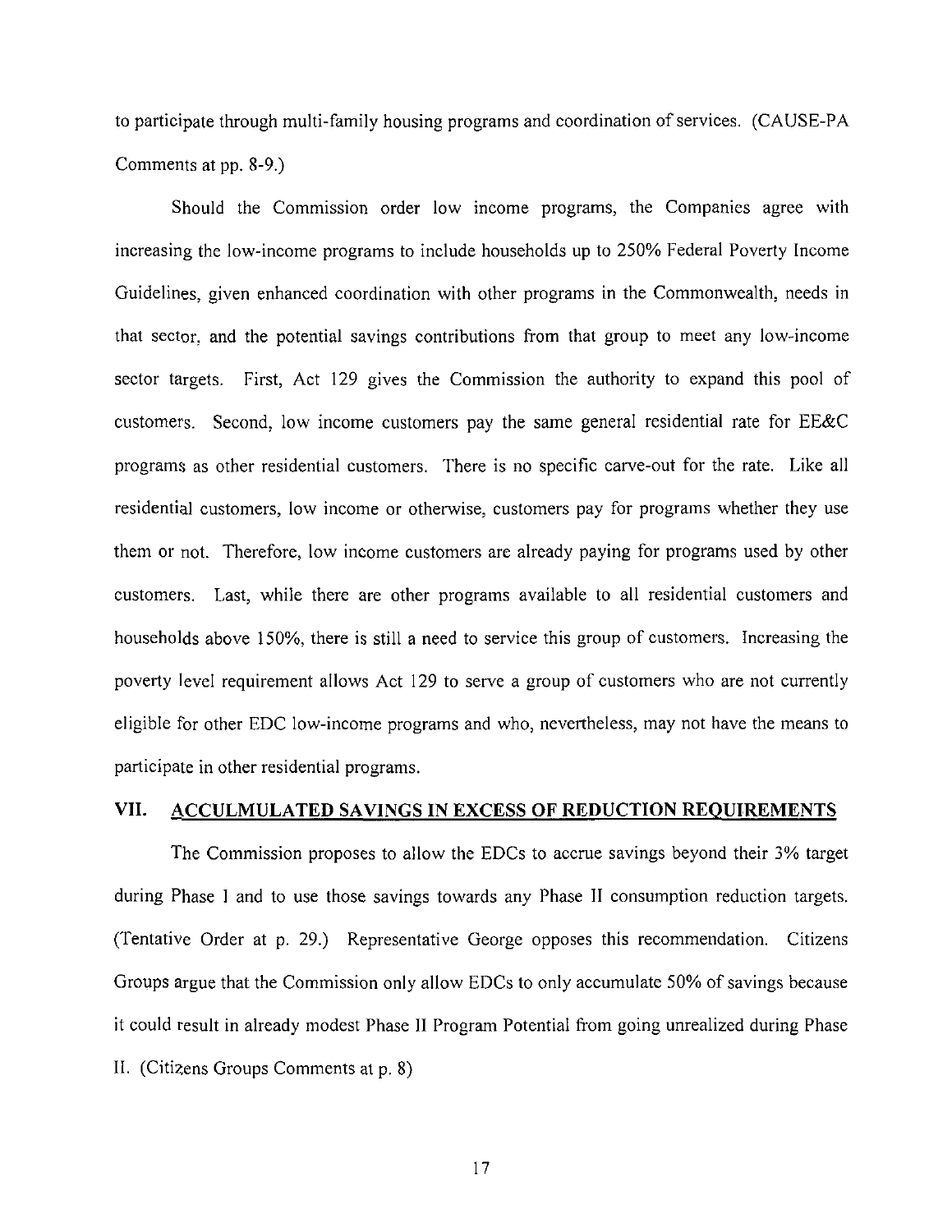KEEA argues that EDCs should only be allowed to accumulate savings if Phase II requires annual reduction goals. (KEEA at p. 6-7.)

Many parties expressed a concern over whether programs would go "dark" between Phase I and Phase II. The Companies support the Commission's proposal because it allows existing EE&C programs to continue, thus maintaining the momentum gained since implementation - momentum that may be lost should there be a suspension of the program between phases. Banking will also keep compliance costs to a minimum, and support a smooth transition between Phases pursuant to EDC transition plans. The Companies encourage the Commission to maintain flexibility in the transition to mitigate the risk of programs going dark between Phase I and Phase II. Lastly, as discussed above, the Companies do not believe annual reductions are appropriate and therefore, the Commission should reject OPower and KEEA's argument.

## **VIII. EDC COST RECOVERY**

#### **A. Participation in PJM Auctions**

The Commission proposes that, when prudent, the EDCs bid those energy efficiency resources meeting PJM criteria and requirements into the appropriate PJM capacity market auctions, provided they have the right to bid those resources under PJM rules. (Tentative Order at p. 65.) Citizen Power, Inc. proposes that each EDC include in its annual reports detailed information regarding participation in the PJM auctions. (Citizen Power Comments at p. 2.) The Companies oppose this suggestion because that information is confidential. While the Companies fully support regulatory disclosure of PJM financial settlement information for ratemaking purposes, bidding documents and strategies of any individual party in PJM auctions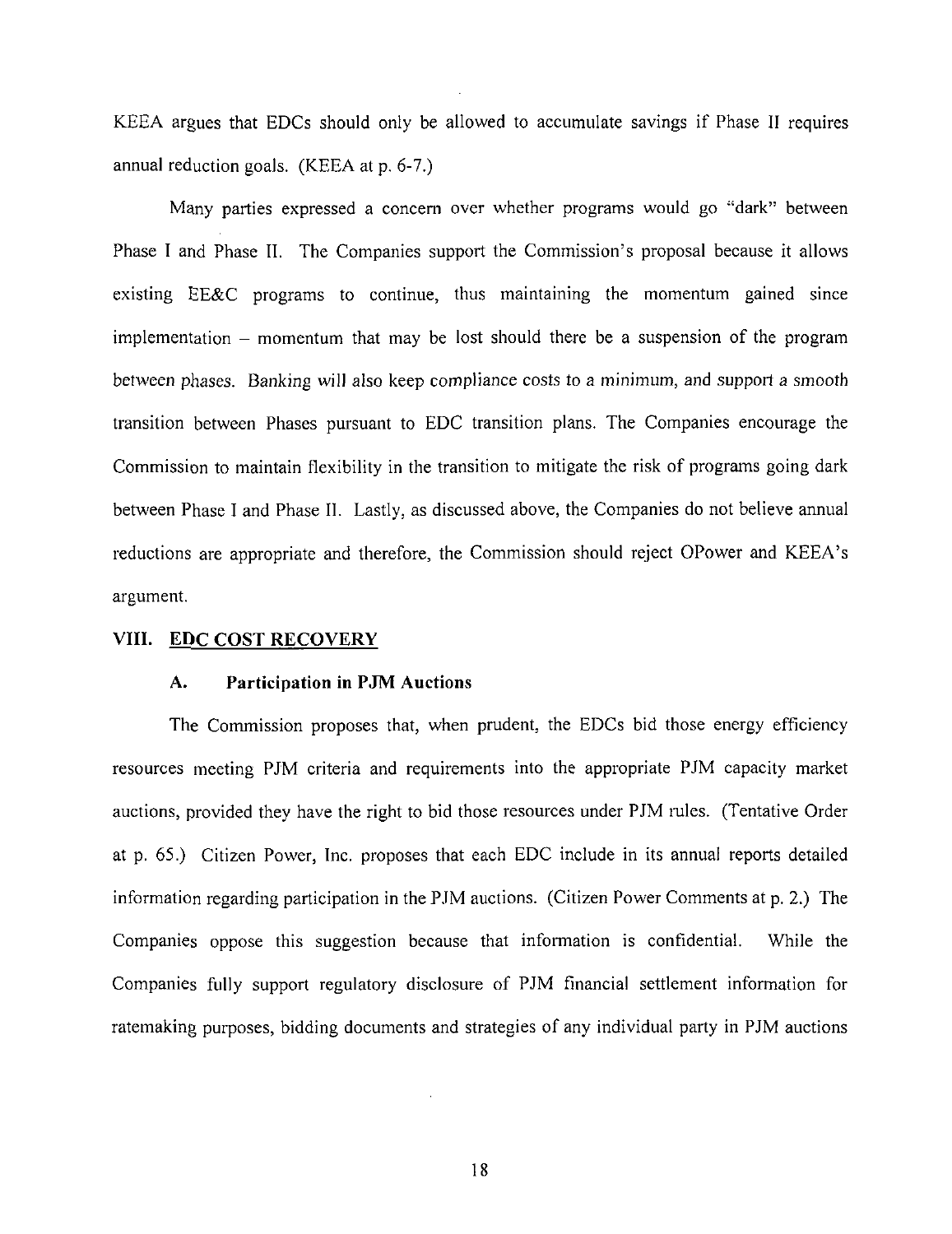generally involve customer information and documentation that should not be subject to public review.

Respectfully submitted,

 $\triangle\mu$ Kathy J. Kolich/

Attorney No. 92203 FirstEnergy Service Company 76 S. Main Street Akron, OH 44308 Phone: (330) 384-4580<br>Fax: (330) 384-3875 Fax: (330) 384-3875 Email: kjkoIich@firstenergycorp.com

Counsel for: Metropolitan Edison Company, Pennsylvania Electric Company, Pennsylvania Power Company and West Penn Power Company

Dated: July 9, 2012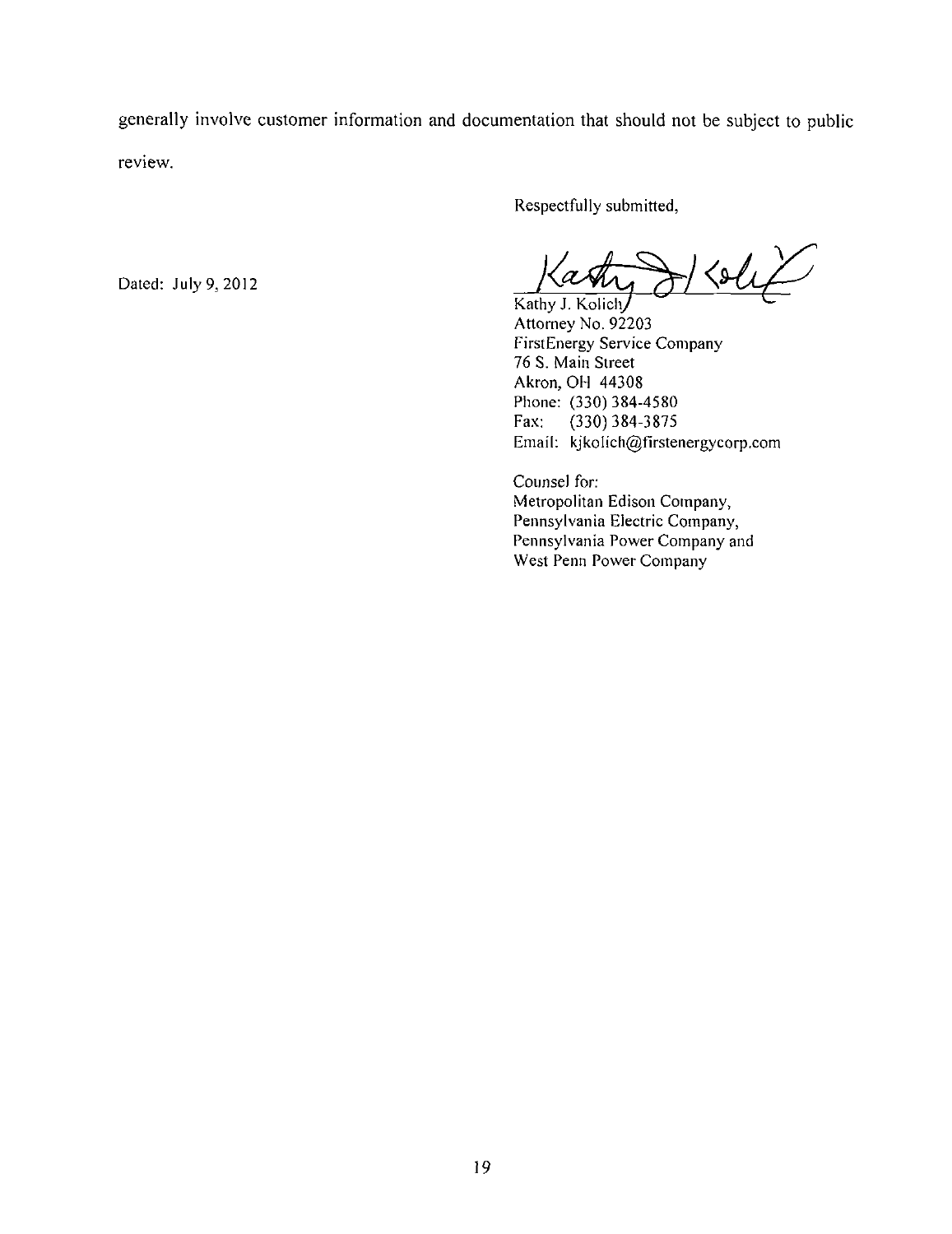# **BEFORE THE PENNSYLVANIA PUBLIC UTILITY COMMISSION**

 $\ddot{\cdot}$ ÷  $\ddot{\cdot}$  $\ddot{\phantom{a}}$  $\overline{\mathbf{r}}$  **RECEIVED** 

JUL 9 Z012

PA PUBLIC UTILITY COMMISSION SECRETARY'S BUREAU

**Implementation of Act 129 of 2008-Total Resource Cost (TRC) Test-2012 Phase II of Act 129** 

**Docket No. M-2012-2300653** 

#### **CERTIFICATE OF SERVICE**

I hereby certify that I have this day served a true and correct copy of the foregoing document upon the individuals listed below, in accordance with the requirements of 52 Pa. Code  $\S$  1.54 (relating to service by a participant).

Service by overnight delivery, as follows:

Rosemary Chiavatta, Secretary Pennsylvania Public Utility Commission Commonwealth Keystone Building 400 North Street, 2<sup>nd</sup> Floor Harrisburg, PA 17120

Service by electronic mail, as follows:

Laura Fusare Edinger Bureau of Technical Utility Services  $ledinger@pa.gov$ 

Tishekia Williams, Attorney Duquesne Light Company 411 Seventh Avenue, 16<sup>th</sup> Floor Pittsburgh, PA 15219 412-393-1541 412-393-5757 (fax) twilliams@duqlight.com

Louise Fink Smith Law Bureau finksmith@pa.gov

David T. Evrard, Esquire Tanya J. McCloskey, Attorney Office of Consumer Advocate 555 Walnut Street Harrisburg, PA 17101-1923 717-783-5048 717-783-7152 (fax) devrard@paoca.org tmccloskey@paoca.org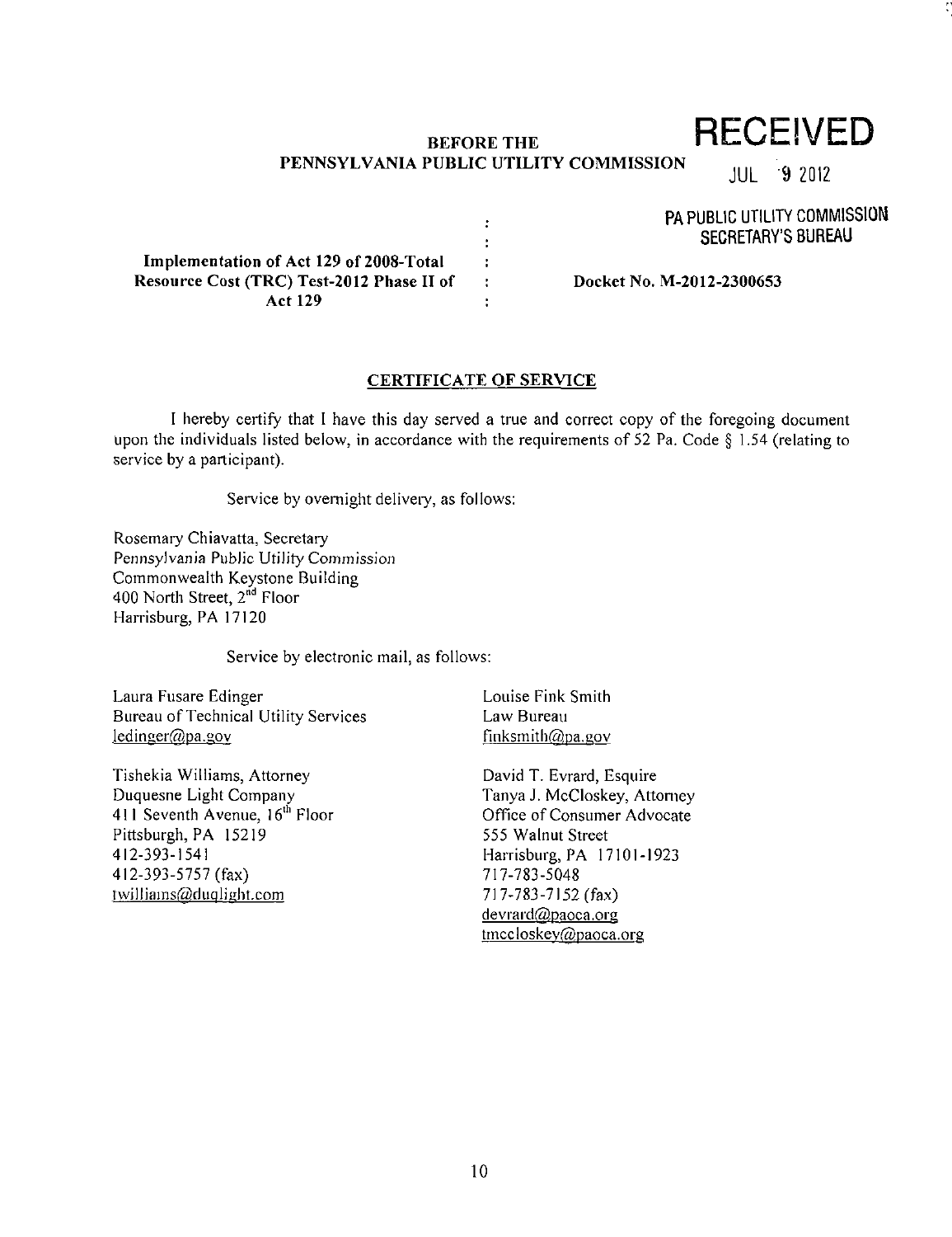Pamela C. Polacek, Attorney Shelby A. Linton-Keddie, Attorney Patrick Gregory, Esquire McNees Wallace & Nurick LLC 100 Pine Street, P.O. Box 1166 Harrisburg, PA 17108-1166 717-232-8000 717-237-5300 (fax) ppolacek@mwn.com skęddie@mwn.com pgregory@mwn.com

Harry S. Geller, Esquire John C. Gerhard, Esquire Pennsylvania Utility Law Project 118 Locust Street Harrisburg, PA 17101-1414 717-232-2719 717-233-4088 (fax) hgellerpulp@palegalaid.net igerhardpulp@palegalaid.net

Theodore J. Gallagher, Esquire Senior Counsel NiSource Corporate Services Company 502 Technology Drive Canonsburg, PA 15317 724-416-6355 tigallagher@nisource.com

Sharon E. Webb, Attorney Office of Small Business Advocate 1102 Commerce Building 300 North Second Street Harrisburg, PA 17101 717-783-2525 717-783-2831 (fax) swebb@state.pa.us

Charles E. Thomas, Jr., Esquire Thomas T. Niesen, Esquire Thomas, Long, Niesen & Kennard 212 Locust Street P.O. Box 9500 Harrisburg, PA 17108-9500 717-255-7615 717-236-8278 (fax)  $ethomasir@thomaslonglaw.com$ tniesen@thomaslonglaw.com

Kenneth L. Mickens, Esquire 316Yorkshire Drive Harrisburg, PA 17111 717-657-0938 Kmickensl l@verizon.net

Charles Daniel Shields, Esquire Adeolu A. Bakare, Esquire Office of Trial Staff Pennsylvania Public Utility Commission P.O. Box 3265 Harrisburg, PA 17105-3265 717-787-1976 717-772-2677 chshields@state.pa.us abakare@state.pa.us

Kevin J. McKeon, Esquire Tori L. Geisler, Attorney Hawke McKeon & Sniscak LLP Harrisburg Energy Center P.O. Box 1778 Harrisburg, PA 17105-1778 717-236-1300 kjmckeon@hmslegal.com tlgiesler@hmslegal.com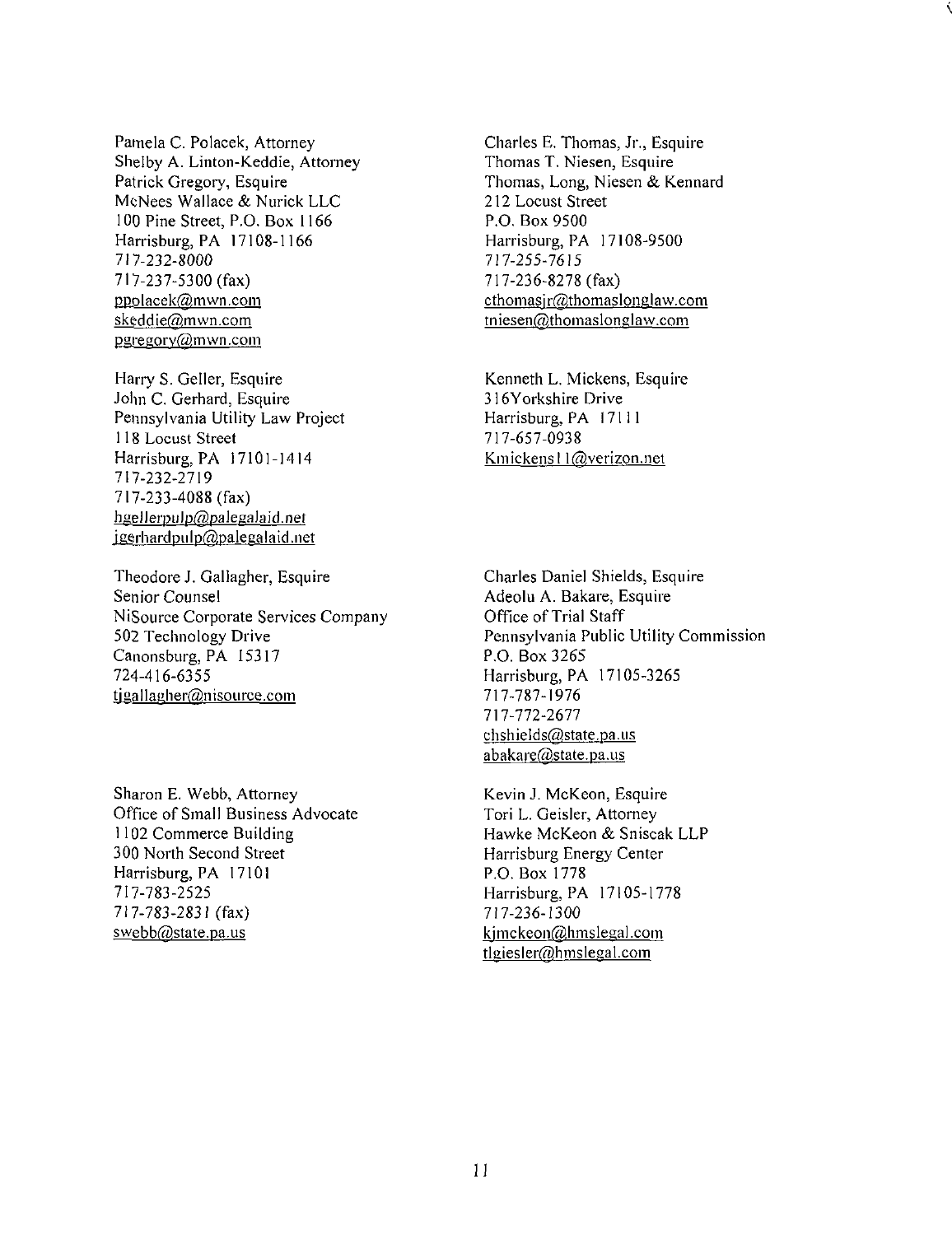Scott H. DeBroff, Esquire Alicia R. Petersen, Attorney Rhoads & Sinon LLP One South Market Squire P.O. Box 1146 Harrisburg, PA 17108 717-233-5731 sdebroff@rhoads-sinon.com apetersen@rhoads-sinon.com

Matthew J. Agen, Esquire David B. MacGregor, Esquire Andrew S. Tubbs, Esquire Post & Schell, P.C.  $607 - 14$ <sup>th</sup> Street, N.W. Washington, DC 20005-2006 202-661-6952 202-661-6953 (fax) matthewagen@postschell.com dmacgregor@postschell.com atubbs@postschell.com

Terrance J. Fitzpatrick, President & CEO Donna M. Clark Energy Association of Pennsylvania 800 North Third Street, Suite 205 Harrisburg, PA 17102 717-901-0600 717-901-0611 (fax) tfitzpatrick@energvpa.org  $dclark@energypa.org$ Jackson Morris E-House Pace Law School 78 North Broadway White Plains, NY 10603 imorris@law.pace.edti

Dated: July 9, 2012

Paul E. Russell, Esquire Associate General Counsel PPL Services Corporation Office of General Counsel Two North Ninth Street Allentown, PA 18106 610-774-4254 610-774-6726 (fax) perusseil@pplweb.com

Theodore S. Robinson Citizen Power, Inc. 2121 Murray Avenue Pittsburgh, PA 15217 412-421-7029 robinson@citizenpower.com

Anthony E. Gay, Esquire Jack R. Garfinkle, Esquire Exelon Business Services Co. 2301 Market Street, S-23-i, Box 8699 Philadelphia, PA 19101 anthony.gay@exeloncorp.com jack.garfinkle@exeloncorp.com

Kurt Klapkowski, Esquire Assistant Counsel Department of Environmental Protection Rachel Carson State Office Building 400 Market Street Harrisburg, PA 17101 717-787-7060 717-783-7911 (fax) kklapkowsk@state.pa.us

 $\bigoplus \{ 64$ 

Kathy J. Kolich Attorney No. 92203 FirstEnergy Service Company 76 S. Main Street Akron, OH 44308 Phone: (330) 384-4580<br>Fax: (330) 384-3875 (330) 384-3875 Email: kjkolich@firstenergycorp.com